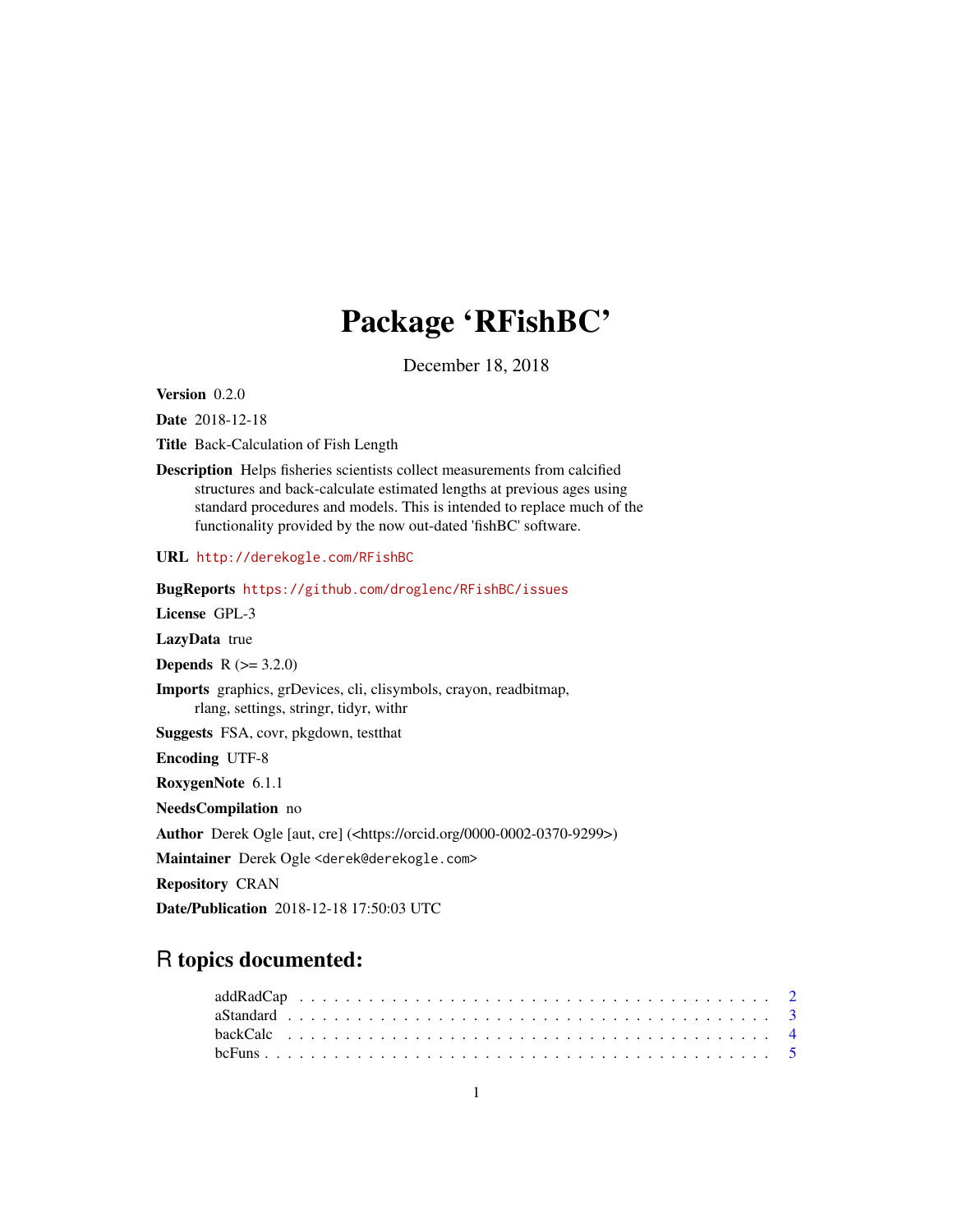# <span id="page-1-0"></span>2 addRadCap and 2 and 2 and 2 and 2 and 2 and 2 and 2 and 2 and 2 and 2 and 2 and 2 and 2 and 2 and 2 and 2 and 2 and 2 and 2 and 2 and 2 and 2 and 2 and 2 and 2 and 2 and 2 and 2 and 2 and 2 and 2 and 2 and 2 and 2 and 2

| Index | 24 |
|-------|----|
|       |    |
|       |    |
|       |    |
|       |    |
|       |    |
|       |    |
|       |    |
|       |    |
|       |    |
|       |    |
|       |    |
|       |    |

<span id="page-1-1"></span>addRadCap *Add total radius-at-capture to wide increments data.*

#### Description

Add a total radius-at-capture variable to a data.frame that contains one-fish-per-line (i.e., "wide" format) increments data.

#### Usage

```
addRadCap(df, in.pre = NULL, in.var = NULL, var.name = "radcap")
```
# Arguments

| df       | A data frame that contains the growth increment data in one-fish-per-line (i.e.,<br>"wide" format.                            |
|----------|-------------------------------------------------------------------------------------------------------------------------------|
| in.pre   | A string that represents the common part of the increment variable names. See<br>details.                                     |
| in.var   | A vector of variables in df that do not change. See details.                                                                  |
| var.name | A string that indicates the name for the new total radius-at-capture variable in<br>the new data.frame. Defaults to "radcap". |

### Details

The columns that contain the original increment data can specified in a variety of ways. First, if all columns begin with the same prefix (and no other columns contain that prefix), then the prefix string may be given to in.pre=. Second, a sequence of column numbers may be given to in.var= with  $\#:\#$  (if the columns are contiguous) or as a vector (if the columns are not contiguous). Third, a vector of column names may be given to in.var=. Note that one, but not both, of in.var= or in.pre= must be specified by the user.

Note that the computed total radius-at-capture will only be the actual total radius-at-capture if all growth, including "plus-growth" in the current season, is recorded in the input data frame.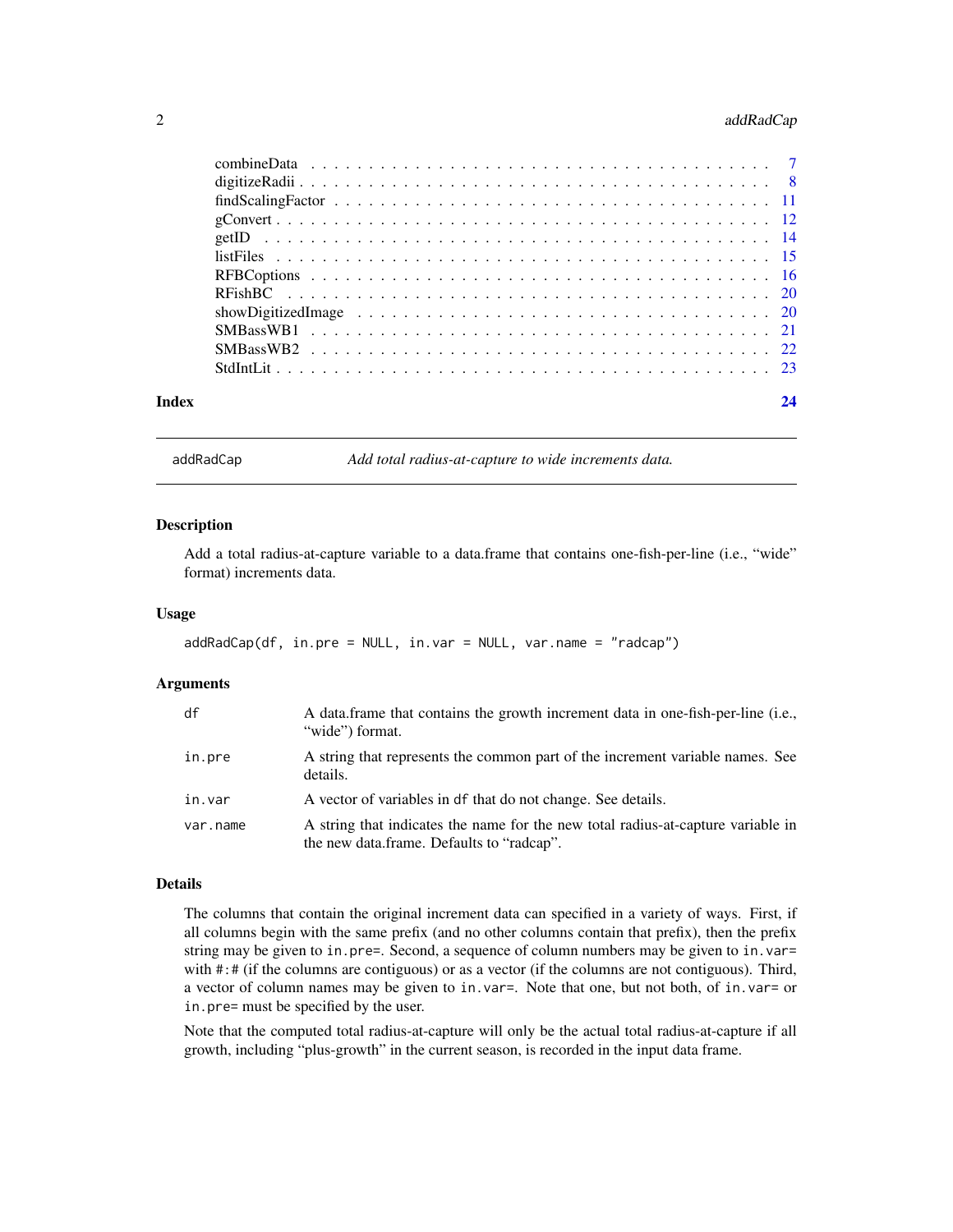#### <span id="page-2-0"></span>aStandard 3

# Value

A data.frame of increments in one-fish-per-line (i.e., "wide") format with the total radius-at-capture appended in a variable named as given in var.name.

# Author(s)

Derek H. Ogle, <derek@derekogle.com>

#### See Also

See [gConvert](#page-11-1) for related functionality.

# Examples

```
## Get data with radial measurements
data(SMBassWB,package="FSA")
head(SMBassWB)
## convert radial measurements to increments
SMBi1 <- gConvert(SMBassWB, in.pre="anu", out.type="inc")
head(SMBi1)
## add the radius-at-capture measurement
SMBi1a <- addRadCap(SMBi1,in.pre="inc",var.name="radcap2")
head(SMBi1a)
```
<span id="page-2-1"></span>

| aStandard | Finds standard intercept (a) for Fraser-Lee back-calculation model for |
|-----------|------------------------------------------------------------------------|
|           | <i>a particular species.</i>                                           |

# Description

Finds standard intercept (a; mm) for Fraser-Lee back-calculation model for a particular species for all species for which a value of a has been defined.

# Usage

```
aStandard(species)
```
#### Arguments

species A string that contains the species name for which to find teh standard intercept value.

# Value

A single value from [StdIntLit](#page-22-1) that is the standard intercept value (a; mm) for the species provided in species.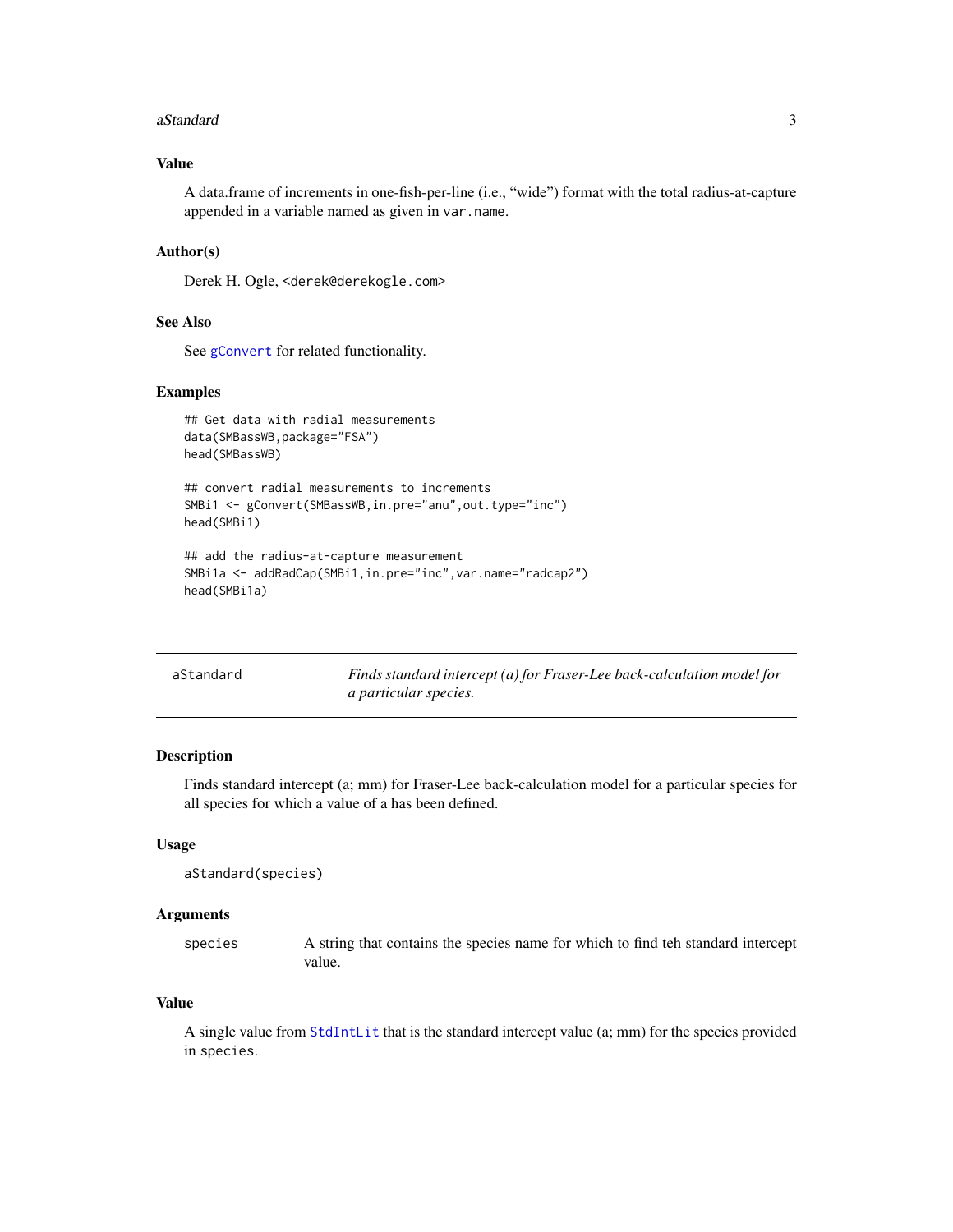#### <span id="page-3-0"></span>Author(s)

Derek H. Ogle, <derek@derekogle.com>

# See Also

[StdIntLit](#page-22-1)

# Examples

```
aStandard("Bluegill")
aStandard("Walleye")
```
backCalc *Back-calculate length at previous ages from standard data format.*

# Description

Back-calculates length at previous ages from a data.frame that was primarily created from [combineData](#page-6-1) and [digitizeRadii](#page-7-1). One of several back-calculation models, described in [bcFuns](#page-4-1) and Vigliola and Meekan (2009), can be used. Parameter estimates from various models of fish length on structure radius or structure radius on fish length are computed internally and used in the back-calculations. This function is intended to make back-calculation of fish length at previous ages as streamlined as possible.

#### Usage

```
backCalc(dat, lencap, BCM, inFormat, outFormat = inFormat, a = NULL,
 LØp = NULL, RØp = NULL, LØ = NULL, RØ = NULLdeletePlusGrowth = TRUE, digits = getOption("digits"))
```
#### Arguments

| dat        | A data.frame created with combineData that MUST have at least the length-at-<br>capture appended as a variable. See Details.                                                                                                                                                   |
|------------|--------------------------------------------------------------------------------------------------------------------------------------------------------------------------------------------------------------------------------------------------------------------------------|
| lencap     | The unquoted name of the length-at-capture variable.                                                                                                                                                                                                                           |
| <b>BCM</b> | A single numeric between 1 and 22 or a string that indicates which model to use<br>(based on numbers and names in Vigliola and Meekan (2009)). See Details in<br>bcFuns for the list of available models.                                                                      |
| inFormat   | The format of the data in dat. The two choices are "long" with one radial mea-<br>surement per line (and all radial measurements for a fish in separate rows) and<br>"wide" with one fish per line (and all radial measurements in separate variables).<br>Defaults to "long". |
| outFormat  | The format for the returned data frame. Choices are as described for informat.<br>Defaults to be the same as informat.                                                                                                                                                         |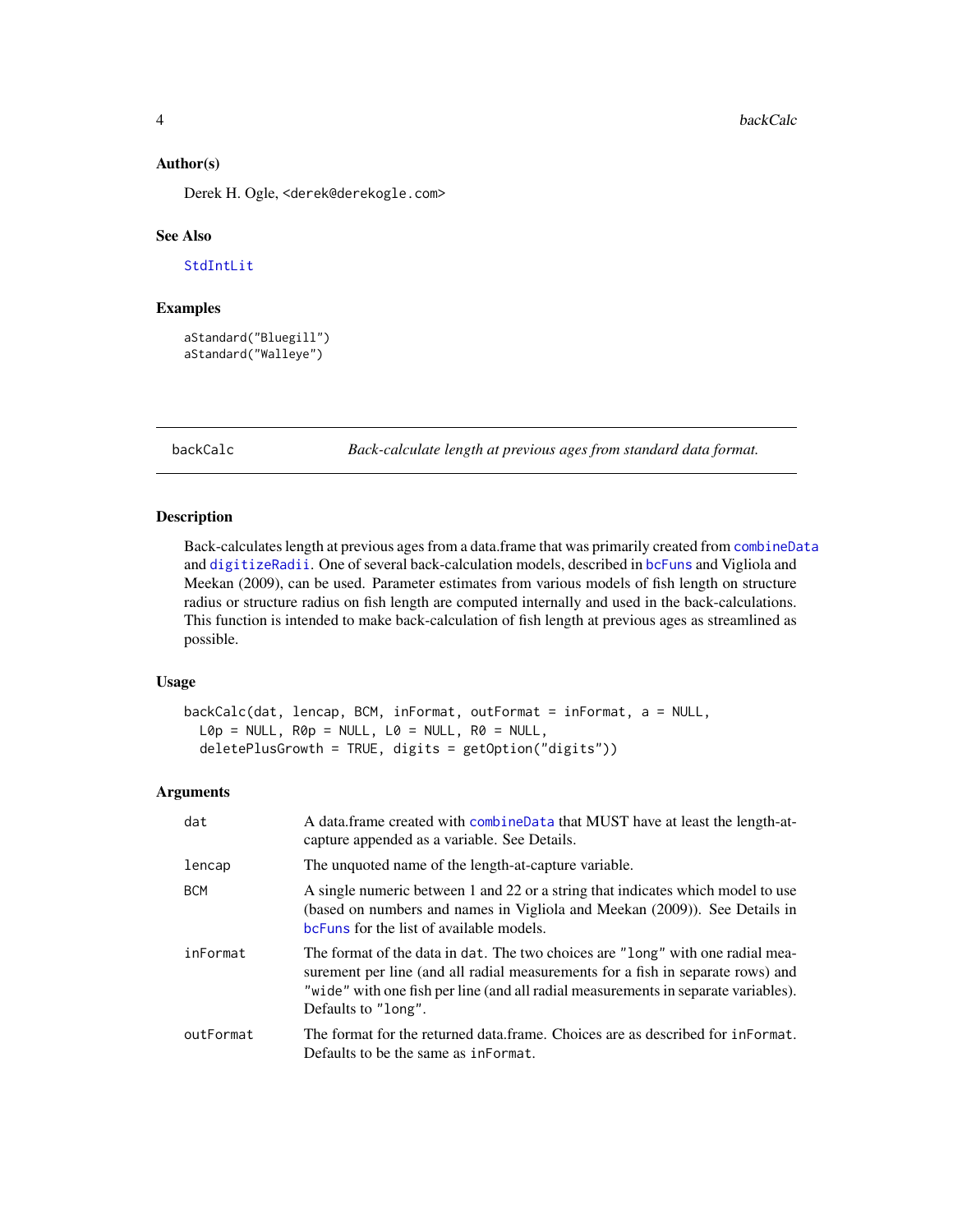#### <span id="page-4-0"></span>bcFuns 5

| a                | The fish length when the structure first forms as used in the Fraser-Lee model<br>(i.e., BCM=1 or BCM="FRALE"). If this is missing then a will be estimated as the<br>intercept from the fish length on structure radius linear regression. |
|------------------|---------------------------------------------------------------------------------------------------------------------------------------------------------------------------------------------------------------------------------------------|
| L0p              | The length at the "Biological Intercept" point. Only used in the "Biologi-<br>cal Intercept" (BCM=3), "Watanabe and Kuroki" (BCM=12), and "Modified Fry"<br>$(BCM=14)$ models.                                                              |
| R0p              | The stucture radius at the "Biological Intercept" point. Only used in the "Bi-<br>ological Intercept" (BCM=3), "Watanabe and Kuroki" (BCM=12), and "Modified<br>Fry" (BCM=14) models.                                                       |
| L0               | The length at the arbitrarily selected point in the "Fry" (BCM=13) model.                                                                                                                                                                   |
| R0               | The structure radius at the arbitrarily selected point in the "Fry" (BCM=13) model.                                                                                                                                                         |
| deletePlusGrowth |                                                                                                                                                                                                                                             |
|                  | A logical that indicates whether the radial measurement that corresponds to<br>"plus-growth" on the structure should be deleted (TRUE; Default) or not (FALSE).                                                                             |
| digits           | Number of digits to which the back-calculated lengths should be rounded. De-<br>faults to the value returned by getOptions ("digits"), which is generally 7<br>digits.                                                                      |

# Value

A data.frame similar to dat but with the radial measurements replaced by back-calculated lengths at previous ages.

# Examples

## None yet.

<span id="page-4-1"></span>

|  | ur | ╮ |
|--|----|---|
|  |    |   |

Creates a function for a specific model.

# Description

Creates a function for a specific model based on definitions in Vigliola and Meekan (2009).

# Usage

bcFuns(BCM)

# Arguments

| BCM | A single numeric between 1 and 22 or a string that indicates which model to use |
|-----|---------------------------------------------------------------------------------|
|     | (based on numbers and names in Vigliola and Meekan (2009)).                     |

# Details

The following models, based on definitions with abbreviations and model numbers from Vigliola and Meekan (2009), are supported.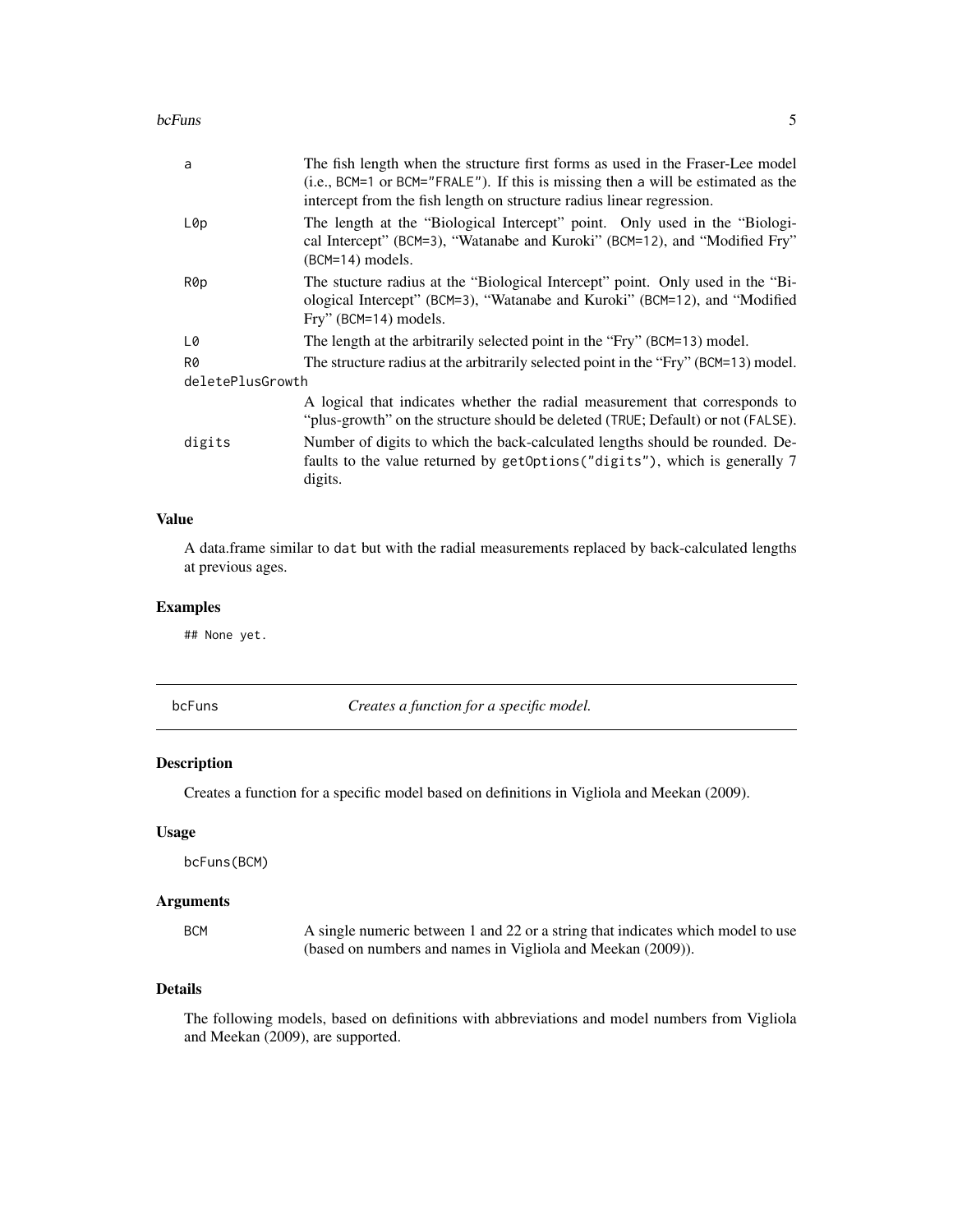| <b>Abbreviation</b> | <b>Number</b>  | <b>Model</b>                                     |
|---------------------|----------------|--------------------------------------------------|
| <b>DALE</b>         | 1              | Dahl-Lea                                         |
| <b>FRALE</b>        | $\overline{2}$ | Fraser-Lee                                       |
| BI, LBI             | 3              | (Linear) Biological Intercept                    |
| BPH, LBPH           | $\overline{4}$ | (Linear) Body Proportional Hypothesis            |
| <b>TVG</b>          | 5              | Time-Varying Growth                              |
| SPH, LSPH           | 6              | (Linear) Scale Proportional Hypothesis           |
| AE, AESPH           | 7              | (Age Effect) Scale Proportional Hypothesis       |
| <b>AEBPH</b>        | 8              | (Age Effect) Body Proportional Hypothesis        |
| <b>MONA</b>         | 9              | Monastyrsky                                      |
| <b>MONA-BPH</b>     | 10             | Monastyrsky Body Proportional Hypothesis         |
| <b>MONA-SPH</b>     | 11             | Monastyrsky Scale Proportional Hypothesis        |
| WAKU                | 12             | Watanabe and Kuroki                              |
| <b>FRY</b>          | 13             | Fry                                              |
| MF, ABI             | 14             | Modified Fry, Allometric Biological Intercept    |
| FRY-BPH, ABPH       | 15             | Fry, Allometric Body Proportional Hypothesis     |
| FRY-SPH, ASPH       | 16             | Fry, Allometric Scale Proportional Hypothesis    |
| <b>QBPH</b>         | 17             | Quadratic Body Proportional Hypothesis           |
| <b>QSPH</b>         | 18             | Quadratic Scale Proportional Hypothesis          |
| <b>PBPH</b>         | 19             | Polynomial Body Proportional Hypothesis          |
| <b>PSPH</b>         | 20             | Polynomial Scale Proportional Hypothesis         |
| <b>EBPH</b>         | 21             | <b>Exponential Body Proportional Hypothesis</b>  |
| <b>ESPH</b>         | 22             | <b>Exponential Scale Proportional Hypothesis</b> |

#### Value

A function that can be used to predict length at previous age (Li) given length-at-capture (Lcap), hard-part radius-at-age i (Ri), and hard-part radius-at-capture (Rcap). In addition, some functions/models may require the previous age (agei) and the age-at-capture (agec), certain parameters related to the biological intercept (R0p & L0p), or certain parameters estimated from various regression models (a,b,c,A,B,C). See source for more information.

#### IFAR Supplement

<http://derekogle.com/IFAR/supplements/backcalculation/>

### Author(s)

Derek H. Ogle, <derek@derekogle.com>

# References

Vigliola, L. and M.G. Meekan. 2009. The back-calculation of fish growth from otoliths. pp. 174- 211. in B.S. Green et al. (editors). Tropical Fish Otoliths: Information for Assessment, Management and Ecology. Review: Methods and Technologies in Fish Biology and Fisheries 11. Springer. [Was (is?) available from https://www.researchgate.net/publication/226394736\_The\_Back-Calculation\_of\_Fish\_Growth\_From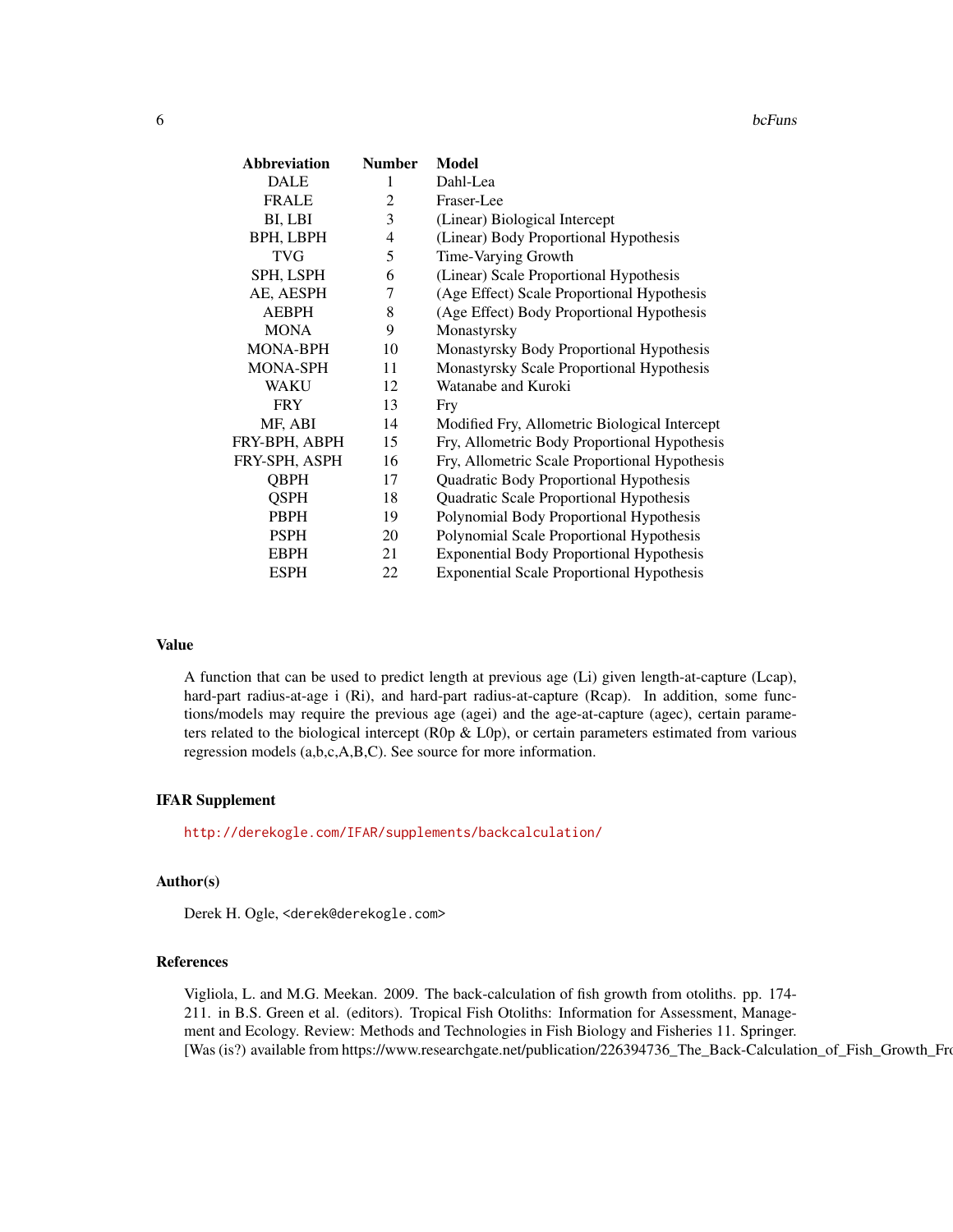# <span id="page-6-0"></span>combineData 7

# Examples

```
## Simple Examples
( bcm1 \leq bcFuns(1))
bcm1(20,10,40)
## Example with dummy length-at-cap, radii-at-cap, and radii-at-age
lencap <- c(100,100,100,150,150)
radcap <- c(20,20,20,30,30)
rad <- c( 5,10,15,15,25)
bcm1(lencap,rad,radcap)
( bcm2 <- bcFuns("FRALE") )
bcm2(lencap,rad,radcap,2) # demonstrated with a=2
```
<span id="page-6-1"></span>combineData *Combines radii data from multiple files into one data.frame*

# Description

Combines radial measurements made on calcified structures and saved to an R data file with [digitizeRadii](#page-7-1) into a single data.frame that can then be post-processed (e.g., back-calculate length at a previous age).

# Usage

```
combineData(nms, formatOut = c("long", "wide"), typeOut = c("radii",
  "increments"), deletePlusGrowth = TRUE)
```
#### Arguments

| nms              | A string (or vector of strings) that indicates the R data file(s) created with<br>digitizeRadii. If missing the user will be provided a dialog box from which<br>to choose the file(s). The file(s) must be in the current working directory (see<br>getwd result). May also be a single RF ishBC object created with digitizeRadii. |  |  |  |  |  |
|------------------|--------------------------------------------------------------------------------------------------------------------------------------------------------------------------------------------------------------------------------------------------------------------------------------------------------------------------------------|--|--|--|--|--|
| formatOut        | A string that indicates the output format for the combined data. The "wide"<br>(DEFAULT) format has one-radius-per-line (i.e., each radial measurement for a<br>fish in on a separate row), whereas the "long" format has one-fish-per-line (i.e.,<br>each radial measurement for a fish is in a separate column).                   |  |  |  |  |  |
| type0ut          | A string that indicated output type for the combined data. The "radii" (DE-<br>FAULT) type will output the radial measurements, whereas the "increments"<br>will output incremental measurements.                                                                                                                                    |  |  |  |  |  |
| deletePlusGrowth |                                                                                                                                                                                                                                                                                                                                      |  |  |  |  |  |
|                  | A logical that indicates whether the radial measurement that corresponds to<br>"plus-growth" should be deleted from the returned data.frame (TRUE; DEFAULT)<br>or not (FALSE).                                                                                                                                                       |  |  |  |  |  |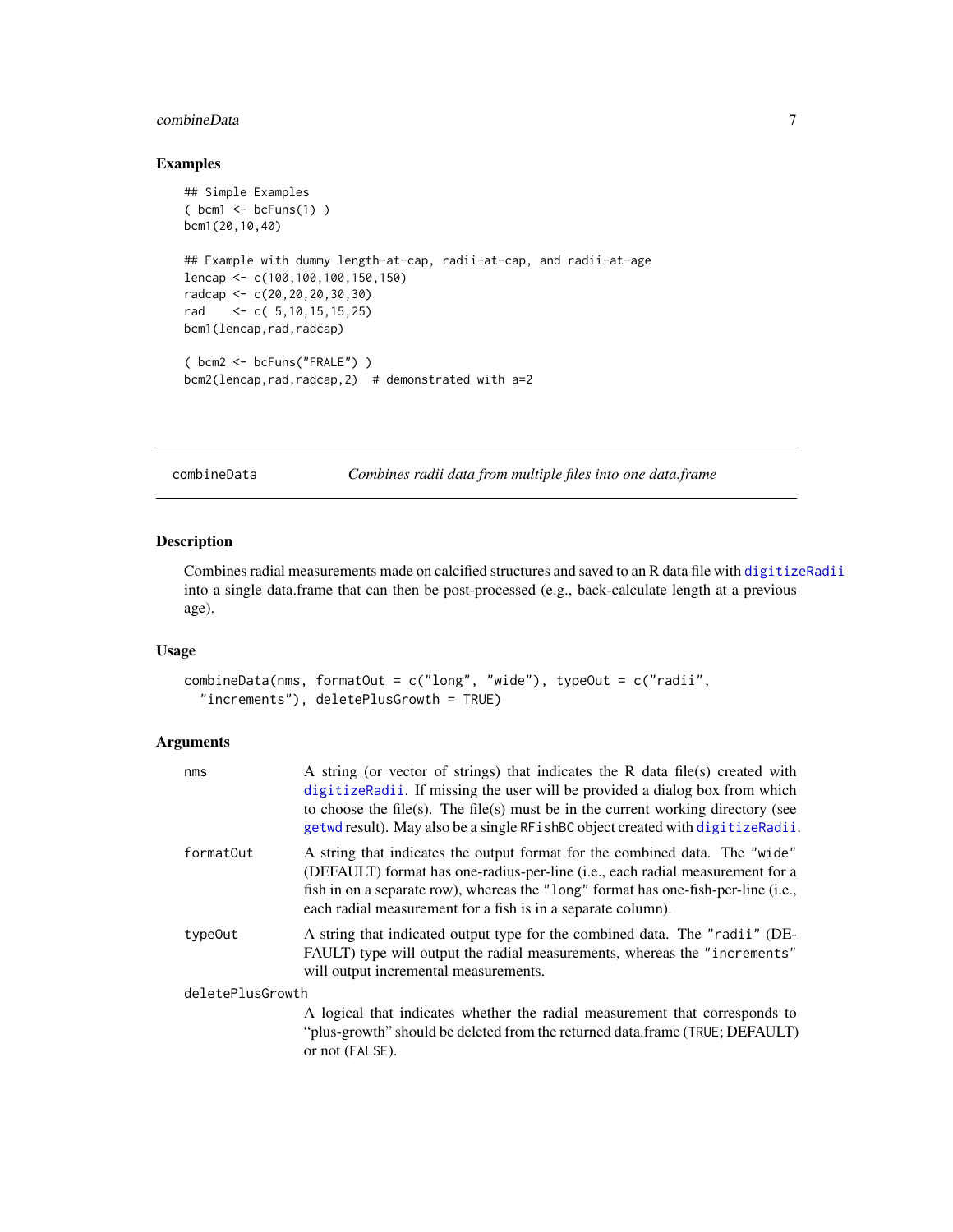#### <span id="page-7-0"></span>Details

A detailed description of its use is in [this vignette](http://derekogle.com/RFishBC/articles/MeasureRadii/collectRadiiData.html) on the [RFishBC website.](http://derekogle.com/RFishBC/index.html) The list of R data file names may be efficiently created with [listFiles](#page-14-1) as described in that vignette. The R data file names may also be selected from a dialog box if using Windows.

#### Value

A data.frame that contains the radii data created with [digitizeRadii](#page-7-1) for all files given in nms.

# Author(s)

Derek H. Ogle, <derek@derekogle.com>

# Examples

## See the link to the extensive documentation in the Details.

<span id="page-7-1"></span>

| digitizeRadii | Collect radial measurements from a calcified structure by interactively |
|---------------|-------------------------------------------------------------------------|
|               | selecting annuli                                                        |

#### Description

The user interactively select points on an image of a calcified structure. When finished, radial measurements (from the structure focus to the selected points) are calculated (either with arbitrary units or actual units if a scale-bar is included on the image) and written to an external file for later use.

# Usage

```
digitizeRadii(img, id, reading, suffix, description, edgeIsAnnulus, popID,
 IDpattern, IDreplace, windowSize, deviceType, closeWindow, scaleBar,
  scaleBarLength, col.scaleBar, lwd.scaleBar, scalingFactor, makeTransect,
  snap2Transect, col.transect, lwd.transect, pch.sel, col.sel, cex.sel,
 pch.del, col.del, showInfo, pos.info, cex.info, col.info)
```
#### Arguments

| img     | A vector of strings that indicates the image (must be PNG, JPG, BMP, or TIFF)<br>to be loaded and plotted. By default the user will be provided a dialog box from<br>which to choose the file(s). Alternatively the user can supply the name(s) of the<br>$file(s)$ . Either way the file(s) must be in the current working directory. |
|---------|----------------------------------------------------------------------------------------------------------------------------------------------------------------------------------------------------------------------------------------------------------------------------------------------------------------------------------------|
| id      | A vector of unique identifiers for the fish or structure(s) being examined. Will<br>be coerced to a character. If length of img is greater than 1, then the length of id<br>must be the same. If missing then you will be prompted to enter a value.                                                                                   |
| reading | See details in RFBCoptions.                                                                                                                                                                                                                                                                                                            |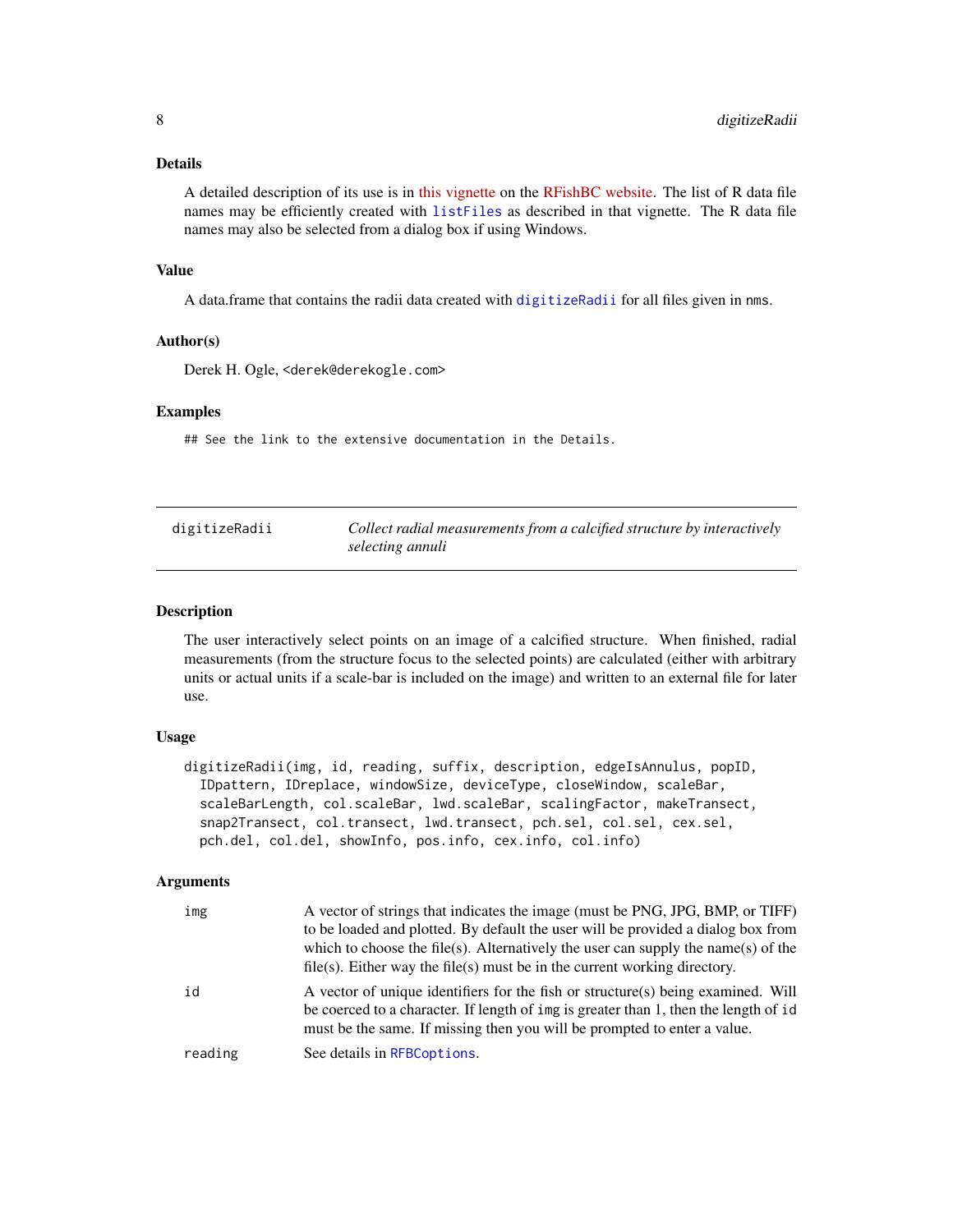# digitizeRadii 9

| suffix         | See details in RFBCoptions. |
|----------------|-----------------------------|
| description    | See details in RFBCoptions. |
| edgeIsAnnulus  | See details in RFBCoptions. |
| popID          | See details in RFBCoptions. |
| IDpattern      | See details in RFBCoptions. |
| IDreplace      | See details in RFBCoptions. |
| windowSize     | See details in RFBCoptions. |
| deviceType     | See details in RFBCoptions. |
| closeWindow    | See details in RFBCoptions. |
| scaleBar       | See details in RFBCoptions. |
| scaleBarLength | See details in RFBCoptions. |
| col.scaleBar   | See details in RFBCoptions. |
| lwd.scaleBar   | See details in RFBCoptions. |
| scalingFactor  | See details in RFBCoptions. |
| makeTransect   | See details in RFBCoptions. |
| snap2Transect  | See details in RFBCoptions. |
| col.transect   | See details in RFBCoptions. |
| lwd.transect   | See details in RFBCoptions. |
| pch.sel        | See details in RFBCoptions. |
| col.sel        | See details in RFBCoptions. |
| cex.sel        | See details in RFBCoptions. |
| pch.del        | See details in RFBCoptions. |
| col.del        | See details in RFBCoptions. |
| showInfo       | See details in RFBCoptions. |
| pos.info       | See details in RFBCoptions. |
| cex.info       | See details in RFBCoptions. |
| col.info       | See details in RFBCoptions. |

# Details

This function requires interaction from the user. A detailed description of its use is in the vignettes on the [RFishBC website.](http://derekogle.com/RFishBC/index.html)

# Value

NULL if more than one file was given in img or, if only one file was given, a list that contains the following:

- image: The full filename given in img.
- datanm: The R data filename.
- description: The description given in description.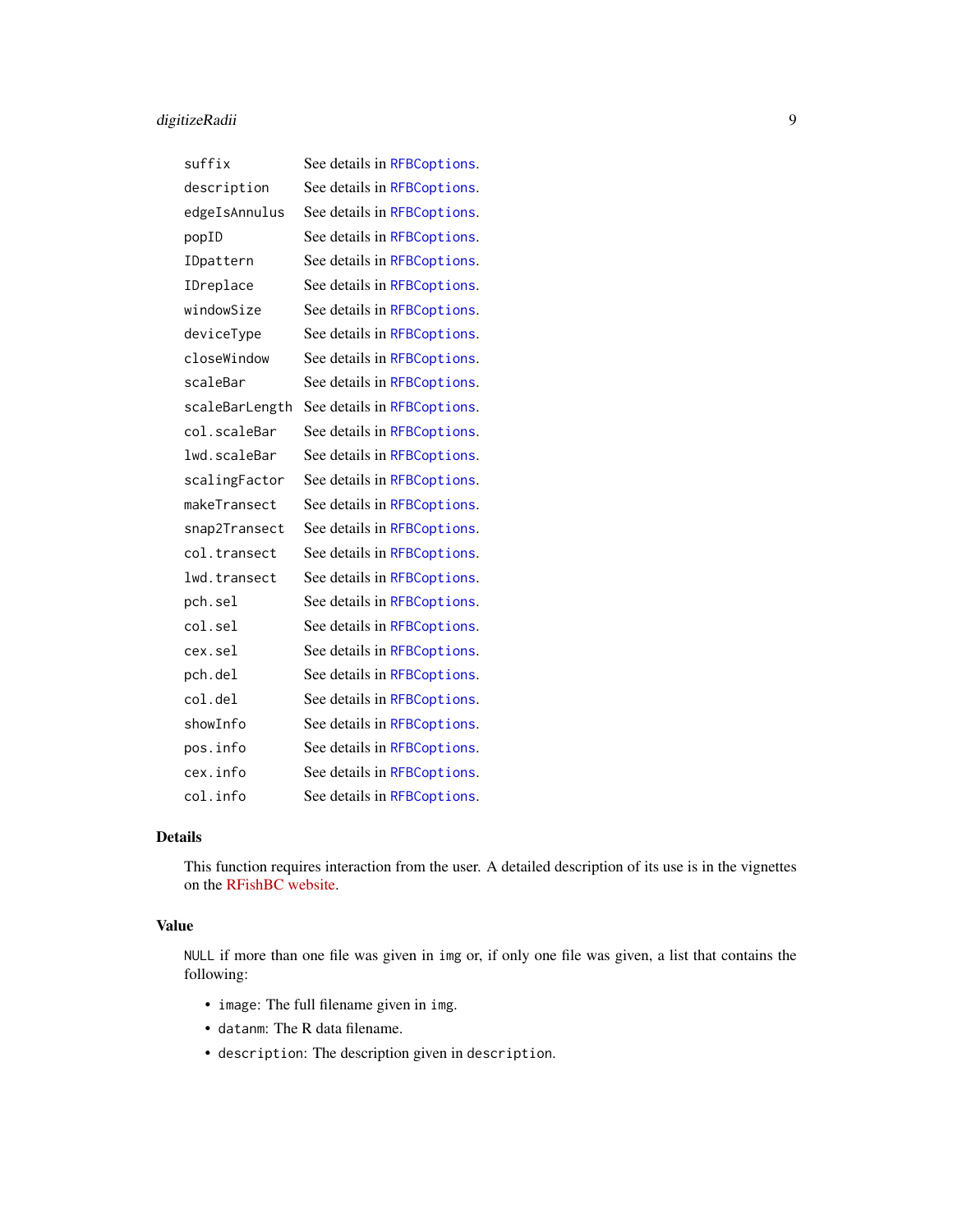- <span id="page-9-0"></span>• edgeIsAnnulus: The logical given in edgeIsAnnulus that identified whether the structure edge/margin should be considered as an annulus.
- snap2Transect: The logical from snap2Transect that identified whether the selected points were "snapped" to the transect or not.
- scalingFactor: A single numeric used to convert measurements on the structure image to actual measurements on the structure. Measurements on the structure image were multiplied by this value.
- sfSource: A character string that identifies whether the scaling factor was "Provided" through the scalingFactor argument or derived from a "scaleBar".
- sbPts: A data.frame of x and y coordinates for the endpoints of the scale-bar if the scaling factor was derived from a scale-bar.
- sbLength: A single numeric that is the known (actual) length of the scale-bar if the scaling factor was derived from a scale-bar.
- slpTransect: The slope of the transect.
- intTransect: The intercept of the transect.
- slpPerpTransect: The slope of the line perpendicular to the transect.
- windowSize: A numeric of length two that contains the width and height of the window used to display the structure image. One of these units was set by the given windowSize value.
- pixW2H: The ratio of pixel width to height. This is used to correct measurements for when an image is not square.
- pts: A data.frame that contains the x and y coordinates on the image for the selected annuli. These points may have been "snapped" to the transect if snap2Transect==TRUE.
- radii: A data.frame that contains the unique id, the reading code, the age-at-capture in agecap, the annulus number in ann, the radial measurements in rad, and the radial measurement at capture in radcap.

# Author(s)

.

Derek H. Ogle, <derek@derekogle.com>.

#### See Also

[showDigitizedImage](#page-19-1) and [RFBCoptions](#page-15-1).

#### Examples

- ## None because this requires interaction from the user. ## See the link to the extensive documentation in the Details.
-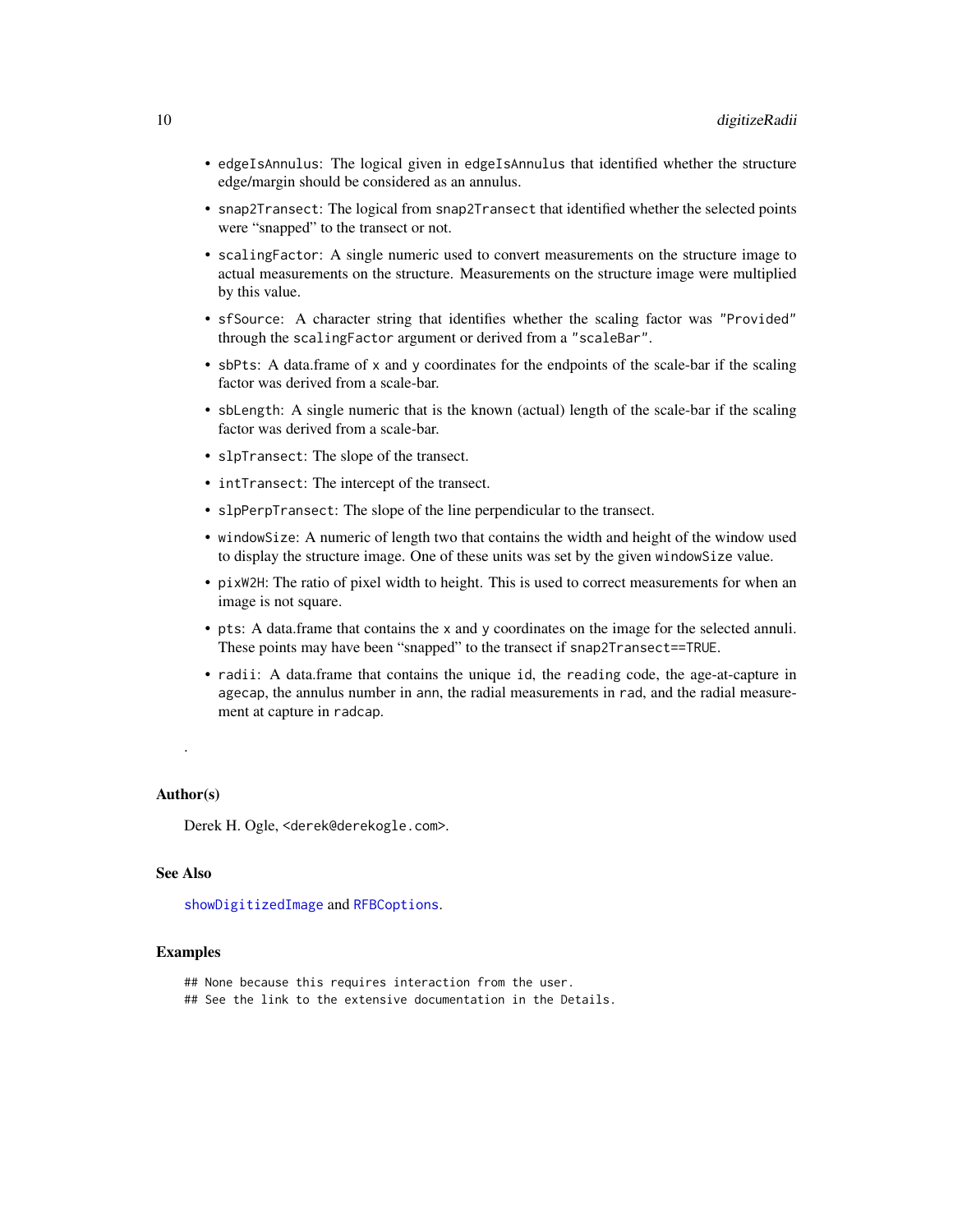<span id="page-10-1"></span><span id="page-10-0"></span>findScalingFactor *Find scaling factor from object of known length*

# Description

This computes a scaling factor (i.e., a multiplier that is used to convert image lengths to actual lengths) from user selected endpoints of an object of known length on the image given in img and the actual known length given in knownLength. See Details.

#### Usage

```
findScalingFactor(img, knownLength, windowSize, deviceType, closeWindow,
 col.scaleBar, lwd.scaleBar, pch.sel, col.sel, cex.sel, pch.del, col.del)
```
#### Arguments

| img          | A string that indicates the image (must be PNG, JPG, BMP, or TIFF) to be<br>loaded and plotted. By default the user will be provided a dialog box from<br>which to choose the file. Alternatively the user can supply the name of the file<br>(will look for this file in the current working directory). |
|--------------|-----------------------------------------------------------------------------------------------------------------------------------------------------------------------------------------------------------------------------------------------------------------------------------------------------------|
| knownLength  | See details in RFBCoptions.                                                                                                                                                                                                                                                                               |
| windowSize   | See details in RFBCoptions.                                                                                                                                                                                                                                                                               |
| deviceType   | See details in RFBCoptions.                                                                                                                                                                                                                                                                               |
| closeWindow  | See details in RFBCoptions.                                                                                                                                                                                                                                                                               |
| col.scaleBar | See details in RFBCoptions.                                                                                                                                                                                                                                                                               |
| lwd.scaleBar | See details in RFBCoptions.                                                                                                                                                                                                                                                                               |
| pch.sel      | See details in RFBCoptions.                                                                                                                                                                                                                                                                               |
| col.sel      | See details in RFBCoptions.                                                                                                                                                                                                                                                                               |
| cex.sel      | See details in RFBCoptions.                                                                                                                                                                                                                                                                               |
| pch.del      | See details in RFBCoptions.                                                                                                                                                                                                                                                                               |
| col.del      | See details in RFBCoptions.                                                                                                                                                                                                                                                                               |

#### Details

To apply the scaling factor determined with this function to images opened in [digitizeRadii](#page-7-1) is is important that the images were created with the EXACT same magnification, are saved with the EXACT same dimensions (and aspect ratio), and the EXACT same value for windowSize= is used.

# Value

A single numeric that is the scaling factor (a multiplier that is used to convert image lengths to actual lengths).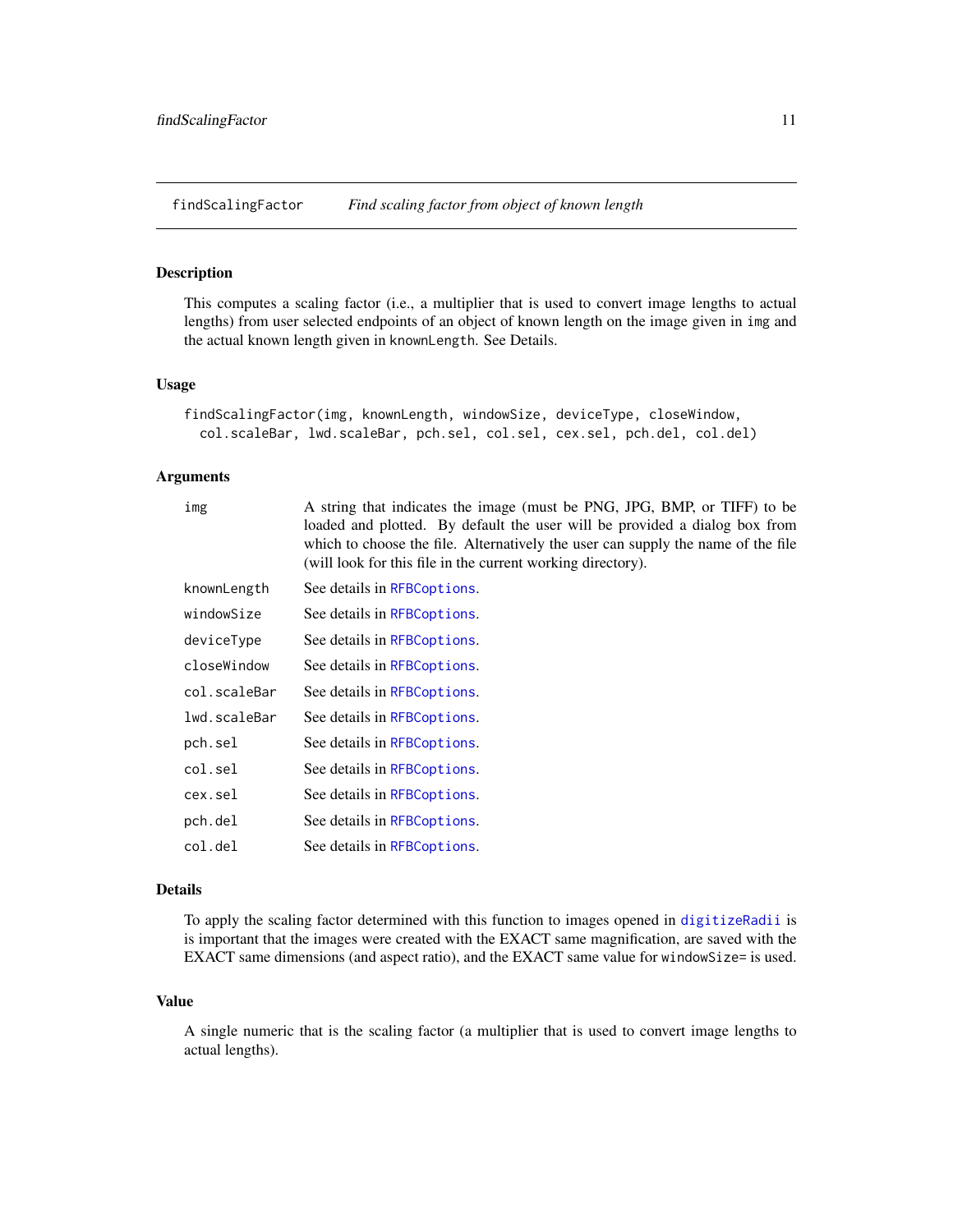#### Author(s)

Derek H. Ogle, <derek@derekogle.com>

#### Examples

## None yet

<span id="page-11-1"></span>gConvert *Converts between types of measurements.*

# Description

Converts one-fish-per-line (i.e., "wide") format growth data from radial to incremental or incremental to radial measurements.

#### Usage

```
gConvert(df, in.pre = NULL, in.var = NULL, out.type = c("inc","rad"), out.pre = out.type)
```
# Arguments

| df       | A data frame that contains the growth measurement data in one-fish-per-line<br>$(i.e., "wide")$ format.                                                                                                                                 |
|----------|-----------------------------------------------------------------------------------------------------------------------------------------------------------------------------------------------------------------------------------------|
| in.pre   | A string that indicates the prefix for all variable names in the input data. frame<br>that contain the measurements from the calcified structures. See details.                                                                         |
| in.var   | A vector of column numbers or variable names in the input data. frame that con-<br>tain the measurements from the calcified structures. See details.                                                                                    |
| out.type | A string that identifies the output format data type (i.e., the format to convert to).<br>If "inc" (the default) the output data frame will be incremental measurements.<br>If "rad" the output data frame will be radial measurements. |
| out.pre  | A string that indicates the prefix to use for the newly computed measurements<br>in the output data frame. Defaults to the same string as out type.                                                                                     |

# Details

The data must be in one-fish-per-line (i.e., "wide") format where each row contains all information (including all measurements from the calcified structure) for an individual fish. It is assumed that the input data.frame is of the opposite data type given in out. type (i.e., that a conversion is needed). It does not check to see if this is true.

The columns that contain the original measurement data can specified in a variety of ways. First, if all columns begin with the same prefix (and no other columns contain that prefix), then the prefix string may be given to in.pre=. Second, a sequence of column numbers may be given to in.var= with the #:# (if the columns are contiguous) or as a vector (if the columns are not contiguous). Third, a vector of column names may be given to in. var=. Note that one, but not both, of in. var= or in.pre= must be specified by the user.

<span id="page-11-0"></span>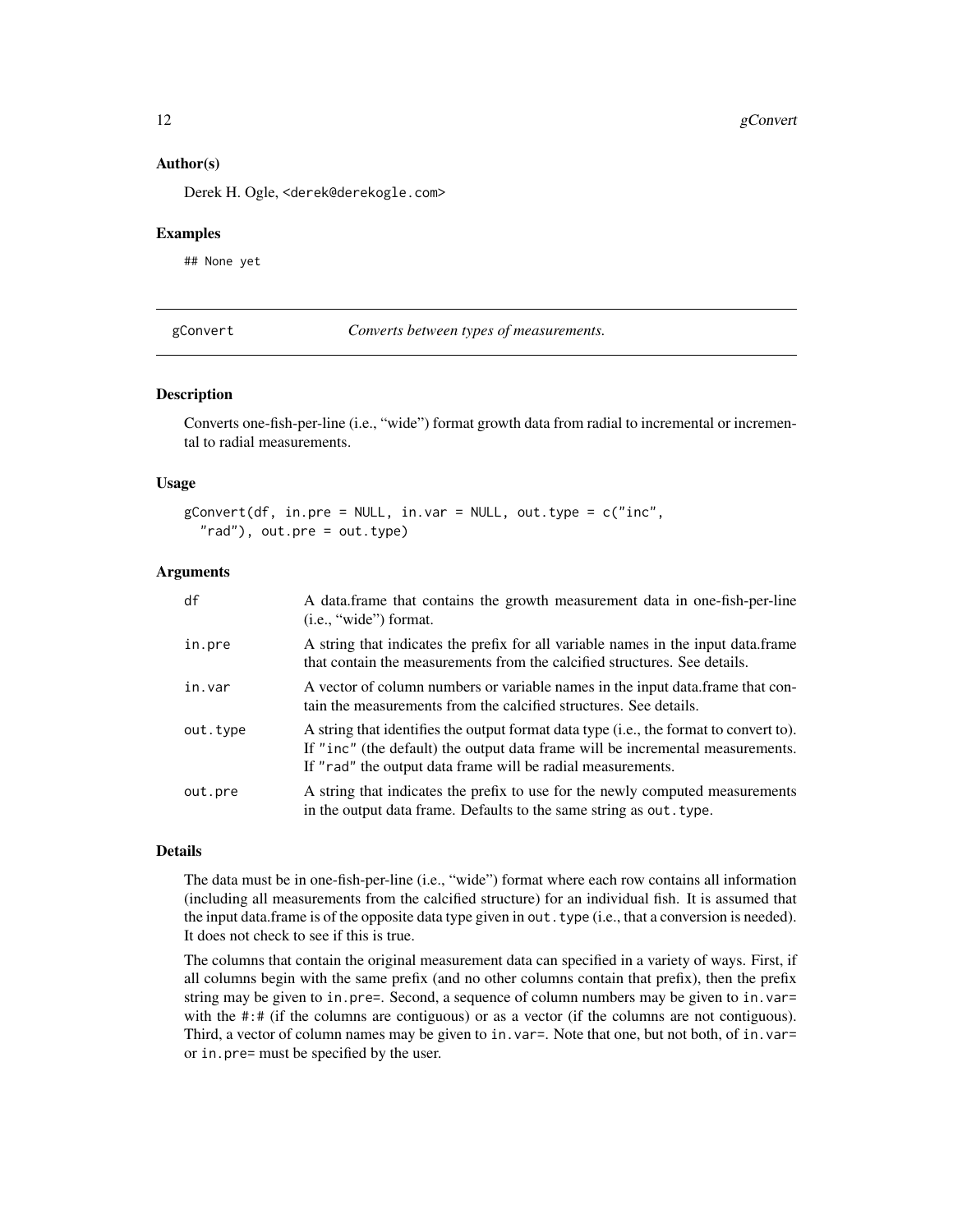#### <span id="page-12-0"></span>gConvert  $\qquad \qquad$  13

The newly computed data will be labeled with a prefix the same as out. type= (i.e., "rad" or "inc") unless out.pre= is set by the user. For example, if the data are converted to radial measurements, then the output variables will be "rad1", "rad2", etc. unless out.pre= was changed from the default. This function assumes that the measurements start with age-1.

# Value

A data.frame with all columns, except for those defined by in.pre or in.var, from the df retained as the left-most columns and the original data in the in. var columns converted to the out. type type as the remaining columns.

# Author(s)

Derek H. Ogle, <derek@derekogle.com>

# See Also

See [addRadCap](#page-1-1) for related functionality.

#### Examples

```
## Get data with radial measurements
data(SMBassWB,package="FSA")
head(SMBassWB)
## Use in.pre= to convert to increments
SMBi1 <- gConvert(SMBassWB,in.pre="anu",out.type="inc")
head(SMBi1)
## Use in.var= with column names to convert to increments
```

```
SMBi2 <- gConvert(SMBassWB,in.var=c("anu1","anu2","anu3","anu4",
                                    "anu5","anu6","anu7","anu8",
                                    "anu9","anu10","anu11","anu12"),
                           out.type="inc")
```
head(SMBi2)

## Use in.var with column numbers to convert to increments SMBi3 <- gConvert(SMBassWB,in.var=8:19,out.type="inc") head(SMBi3)

```
## Convert back to radial measurements
SMBr1 <- gConvert(SMBi1,in.pre="inc",out.type="rad")
head(SMBr1)
```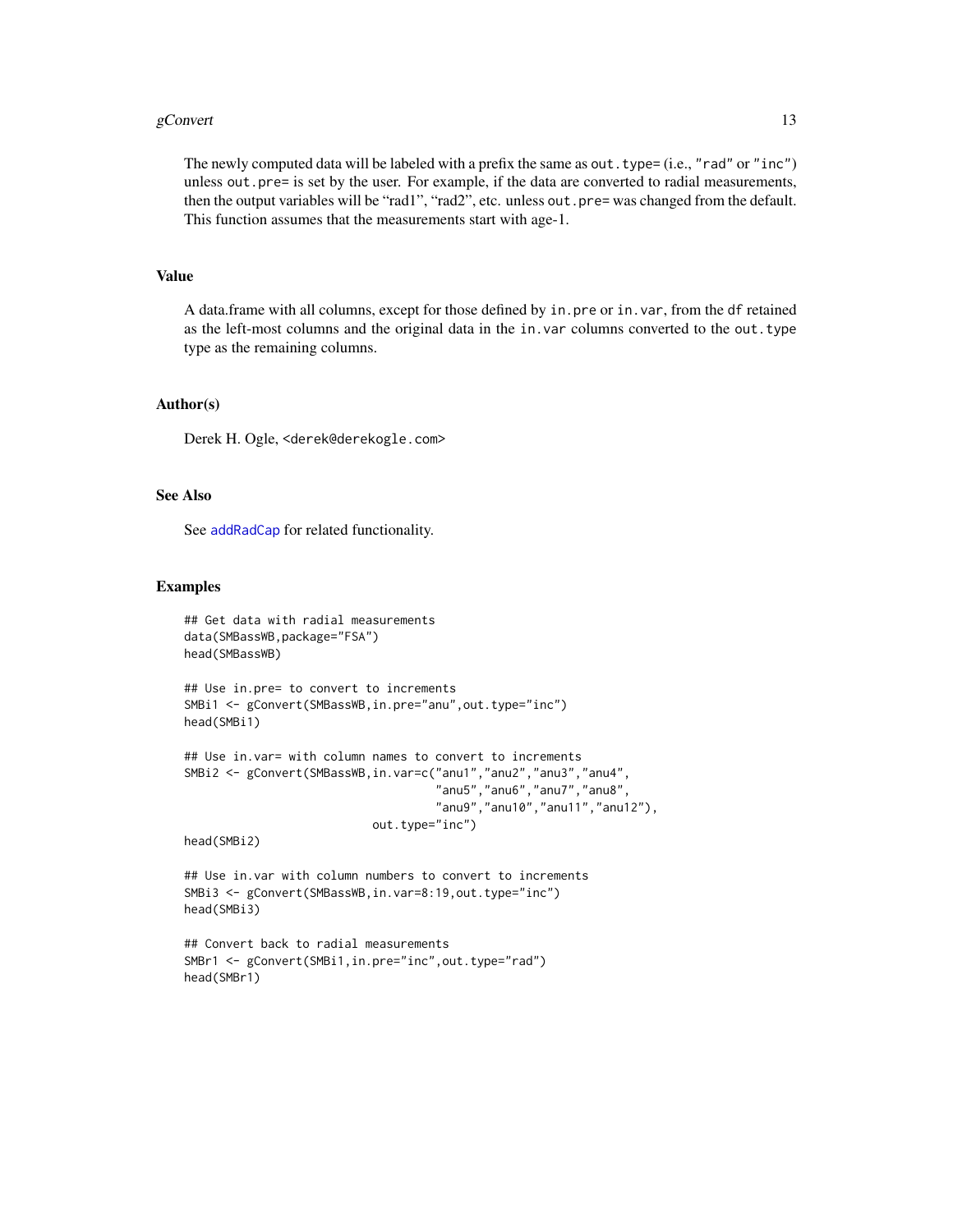<span id="page-13-1"></span><span id="page-13-0"></span>

#### Description

This returns a vector of fish identification values from a vector of image file names.

# Usage

getID(x, IDpattern, IDreplace, ...)

#### Arguments

| $\mathsf{x}$ | A charachter vector of image file names.                                                                                                                                                                                                   |  |
|--------------|--------------------------------------------------------------------------------------------------------------------------------------------------------------------------------------------------------------------------------------------|--|
| IDpattern    | A regular expression used to extract the fish identification value from the image<br>file names in x. Defaults to extracting all values after the last underscore in the<br>image file name (sans extension). Can be set with RFBCoptions. |  |
| IDreplace    | A string to replace the expression matched in IDpattern. Can be set with<br>RFBCoptions.                                                                                                                                                   |  |
|              | Parameters to be given to sub.                                                                                                                                                                                                             |  |

# Details

By default it is assumed that the ID value follows an underscore at the end/tail of image file name (sans extension). Other patterns can be used by giving a suitable regular expression to IDpattern and possibly a replacement (usually a group identifier such as "\1") in IDreplace. You may find this [R Regex Tester App](https://spannbaueradam.shinyapps.io/r_regex_tester/) useful for identifying the necessary regular expression pattern for your situation.

If the pattern in IDpattern does not exist in each element of x then an error will be returned. In other words, the fish identification value must be in the same "place" (based on IDpattern) in EVERY image filename.

If the vector of returned IDs contains any duplicated values then a warning will be issued.

The list of image file names in a given folder/directory may be obtained with [listFiles](#page-14-1).

#### Value

Character vector.

# Author(s)

Derek H. Ogle, <derek@derekogle.com>

#### See Also

[listFiles](#page-14-1) and [digitizeRadii](#page-7-1).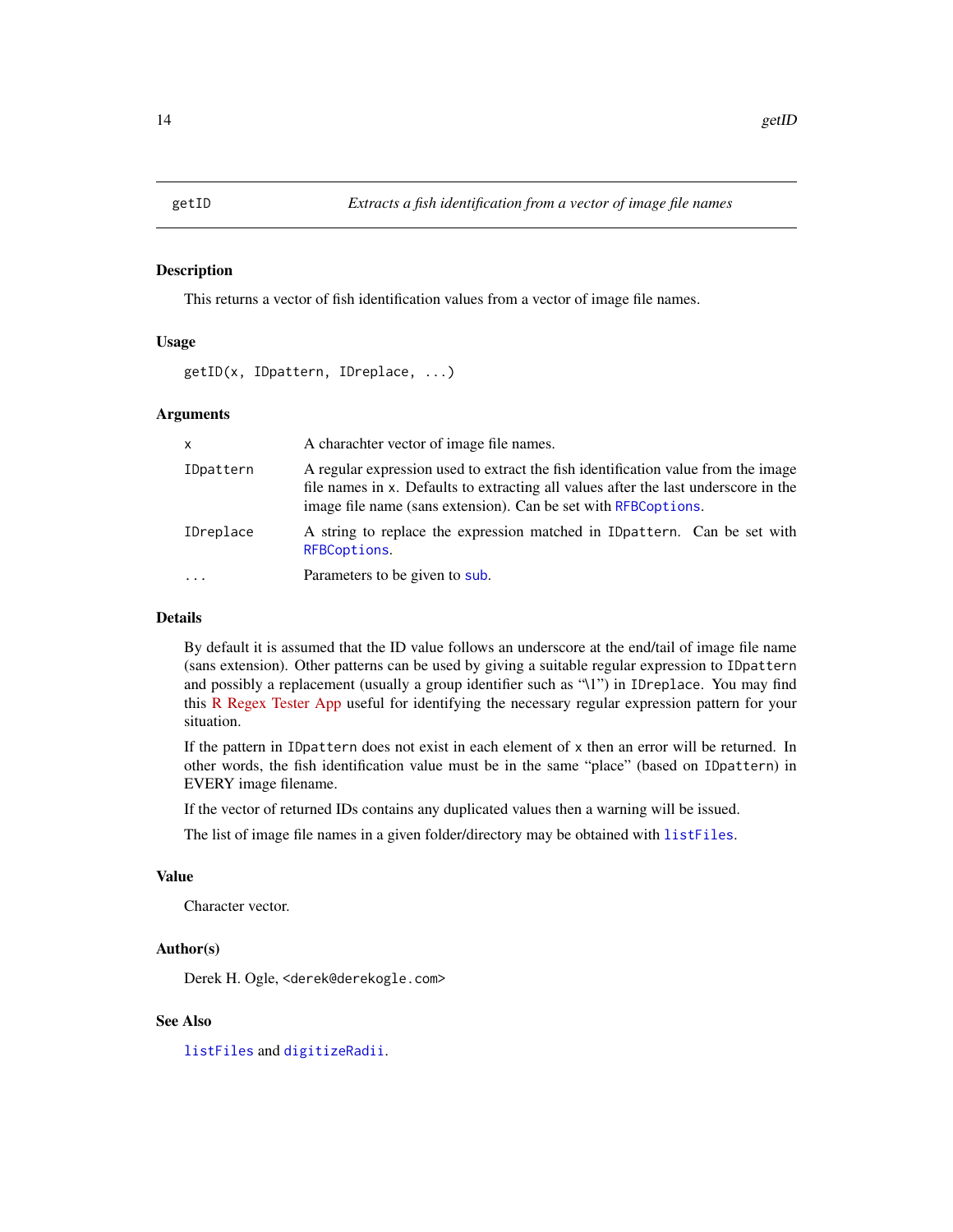#### <span id="page-14-0"></span>listFiles 15

#### Examples

```
## These are possible vectors of image file names with the fish ID after
## the last underscore ... which is the default behavior
ex1 <- c("Scale_1.jpg","Scale_2.jpg")
ex2 <- c("Kiyi_472.bmp","Kiy_567.jpg")
ex3 <- c("PWF_MI345.tiff","PWF_WI567.tiff")
ex4 <- c("LKT_oto_23.jpg","LKT_finray_34.jpg")
## These are extracted fish IDs
getID(ex1)
getID(ex2)
getID(ex3)
getID(ex4)
## These are possible vectors of image file names with the fish ID NOT after
## the last underscore. This requires judicious use of IDpattern= and
## IDreplace= (similar to pattern= and replacement- as used in sub()).
### fish ID at the beginning of the name
ex5 <- c("1_Scale.jpg","2_Scale.jpg")
getID(ex5,IDpattern="\_.*")
### fish ID between two underscores (might be used if multiple images for one ID)
ex6 <- c("DWS_100_1.jpg","DWS_101_2,jpg")
getID(ex6,IDpattern=".*\_(.+?)\_.*",IDreplace="\\1")
ex7 <- c("DWS_MI100_1.jpg","DWS_MI100_2,jpg")
getID(ex7,IDpattern=".*\_(.+?)\_.*",IDreplace="\\1")
### Will be warned if the returned IDs are not unique
## Not run:
ex8 <- c("Ruffe_456.jpg","Ruffe_456.jpg","Ruffe_567.jpg")
getID(ex8)
## End(Not run)
```
<span id="page-14-1"></span>listFiles *List files with a specific extension in a folder/directory*

#### **Description**

This returns a vector with all file names with the ext extension in the path folder/directory. In RfishBC this is used primarily to create a list of image file names for use in [digitizeRadii](#page-7-1) or RData file names created with [digitizeRadii](#page-7-1) and to be given to [combineData](#page-6-1).

#### Usage

```
listFiles(ext, other = NULL, path = ".", ignore.case = TRUE, ...)
```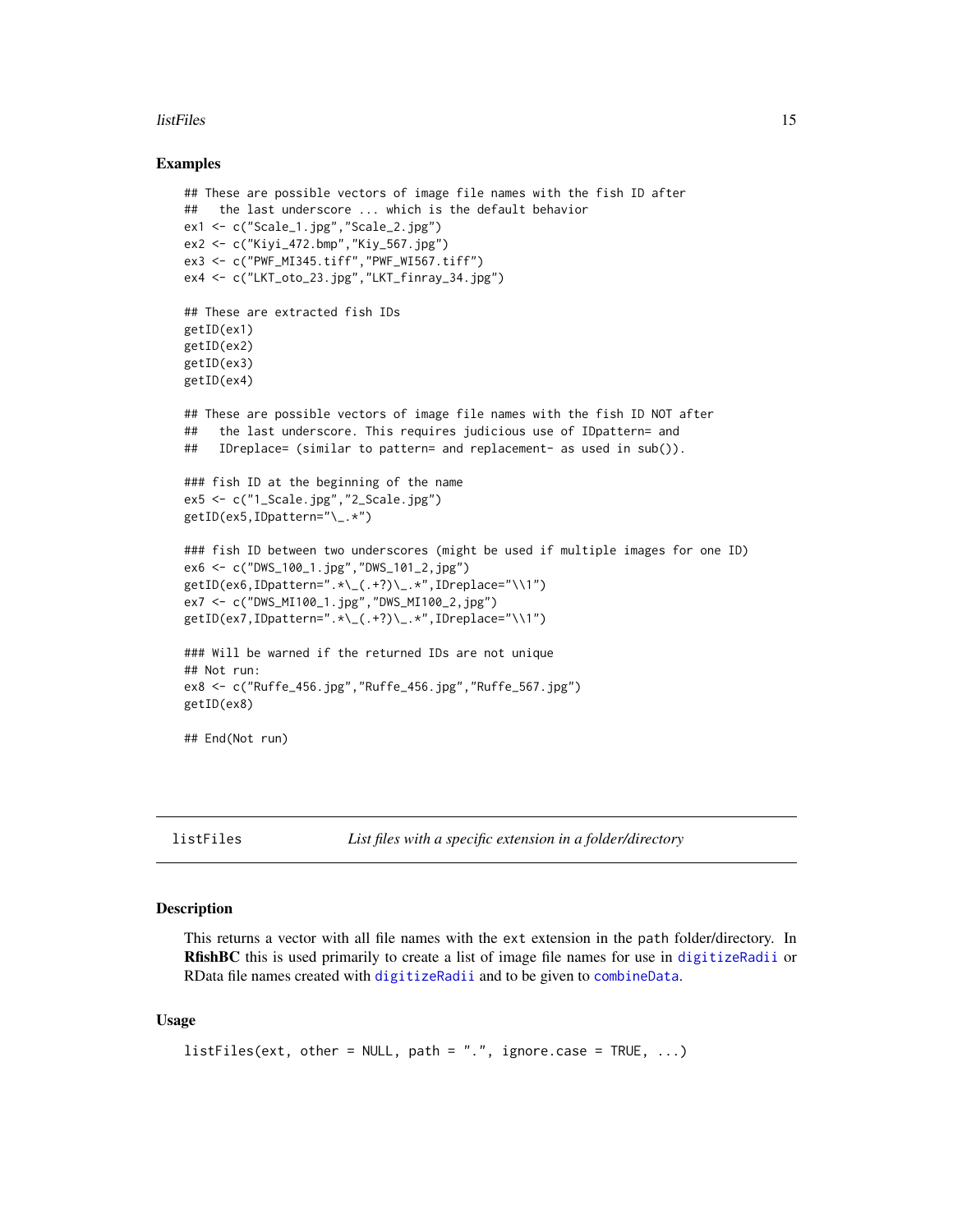#### <span id="page-15-0"></span>Arguments

| ext         | A single string that contains the file extension pattern to match.                                                                                                  |  |
|-------------|---------------------------------------------------------------------------------------------------------------------------------------------------------------------|--|
| other       | Other strings to match in file names that were already matched by the extension<br>in ext.                                                                          |  |
| path        | A single string that contains the full path name for the folder/directory for which<br>to list files. Defaults to the current working directory (see getwe result). |  |
| ignore.case | A logical for whether pattern matching should be case sensitive (=FALSE) or not<br>(TRUE; DEFAULT).                                                                 |  |
| $\cdots$    | Parameters to be given to list. files.                                                                                                                              |  |

# Details

An example of using this function is in [this vignette](http://derekogle.com/RFishBC/articles/MeasureRadii/collectRadiiData.html) and [this vignette](http://derekogle.com/RFishBC/articles/MeasureRadii/seeRadiiData.html) on the [RFishBC website.](http://derekogle.com/RFishBC/index.html)

# Value

Character vector.

# Author(s)

Derek H. Ogle, <derek@derekogle.com>

# See Also

[digitizeRadii](#page-7-1) and [combineData](#page-6-1); and [list.files](#page-0-0) in base R.

#### Examples

## See the link to the extensive documentation in the Details.

<span id="page-15-1"></span>RFBCoptions *See or set arguments for common RFishBC functions*

#### Description

The [digitizeRadii](#page-7-1) and [showDigitizedImage](#page-19-1) functions have a variety of arguments that create great flexibility. Default values for these arguments can be seen with this function.

Additionally, a user may want to change a number of these arguments from their default values and use those new values in a large number of function calls (e.g., processing a larger number of structures with the same characteristics). Changing the argument values from the defaults during each function call is inefficient. Thus, default values for these arguments may be changed for the SESSION with this function.

# Usage

RFBCoptions(reset = FALSE, ...)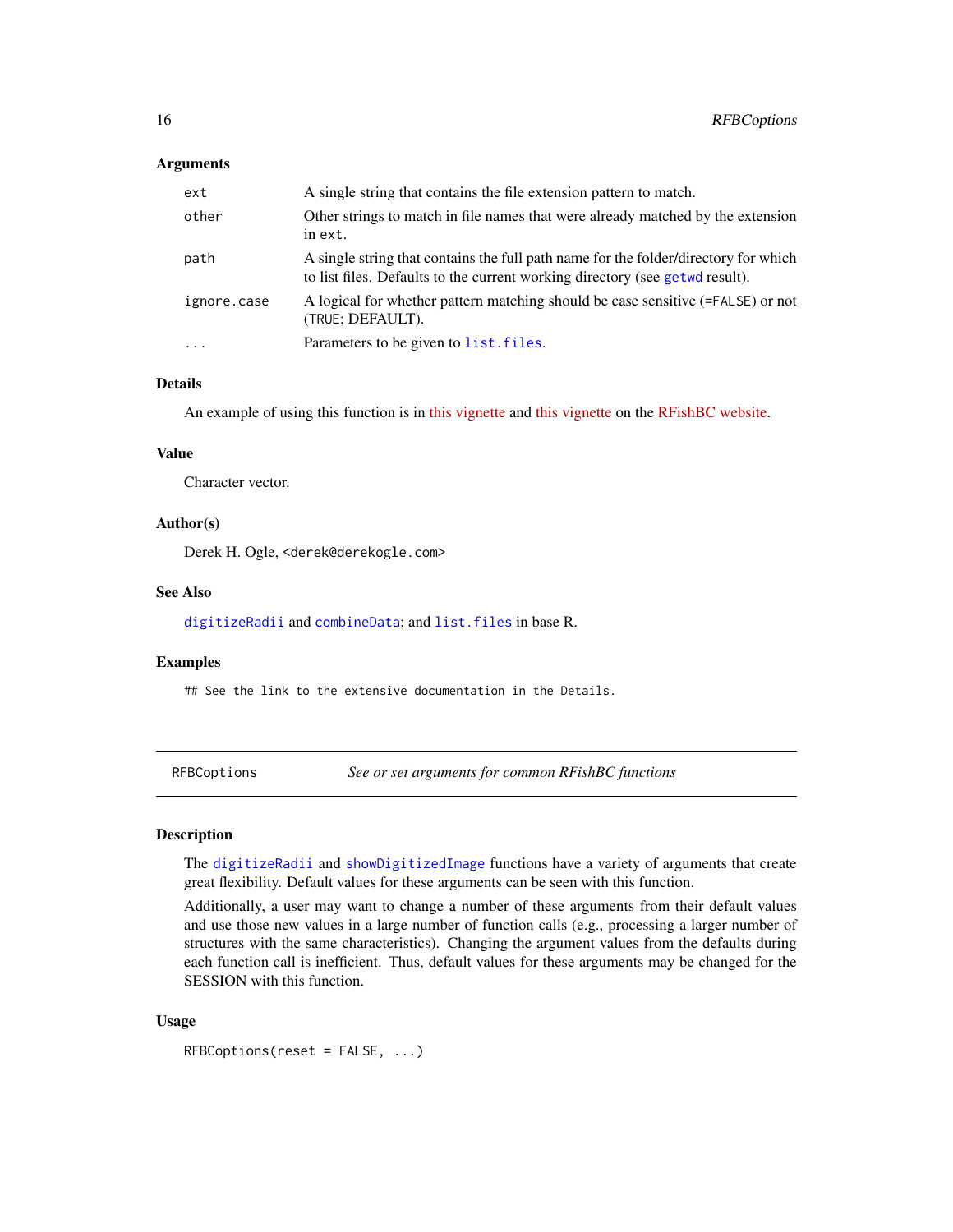# <span id="page-16-0"></span>Arguments

| reset                   | A logical that will reset the values to their "factory-fresh" defaults if TRUE.                                                                         |
|-------------------------|---------------------------------------------------------------------------------------------------------------------------------------------------------|
| $\cdot$ $\cdot$ $\cdot$ | An arbitrary number of argument=value pairs where argument is one of the<br>argument names and value is the new value for the argument. See details and |
|                         | examples.                                                                                                                                               |

# Details

The arguments that can be set with this function are:

- reading: A single character string (or an object that can be coerced to a character) that identifies the reading for a structure. If the structure will be read multiple times, then this may be used to specify the particular reading. Defaults to NULL. Used in [digitizeRadii](#page-7-1).
- description: A single character string that contains a short (but more detailed than in reading) description for a reading of a structure. Defaults to NULL. Used in [digitizeRadii](#page-7-1).
- suffix: A single character string that will be added to the RData file name. If NULL and reading is not NULL, then this will be replaced with the value in reading. Defaults to NULL. Used in [digitizeRadii](#page-7-1).
- edgeIsAnnulus: A single logical that indicates whether the structure margin should be considered an annulus (TRUE) or not (FALSE). Use FALSE if growth between the last annulus and the structure margin is not a complete year's worth of growth (i.e., "plus-growth"). Defaults to NULL which means that the user must set this value. Used in [digitizeRadii](#page-7-1).
- windowSize: A single numeric used to set the size of the largest dimension for the window in which the structure image is opened. This size will be the width for wider images and the height for taller images. The other dimension will be set relative to this so that the image is displayed in its native aspect ratio. Defaults to 7 inches. Used in [digitizeRadii](#page-7-1) and [findScalingFactor](#page-10-1).
- deviceType: A single character that identifies the type of graphic device in which the image will be shown. Defaults to deviceType="windows" which should be used with a Windows OS, but can be set to deviceType="X11" which should be used with a Mac OS.
- popID: A single logical that indicates if the fish ID dialog box (only on Windows if no ID is given in [digitizeRadii](#page-7-1)) is populated with a guess at the fish ID. The guess is from using the pattern in IDpattern (see below) on the image file name sans the extension. This may be useful for when the image name contains the fish ID (and no other numbers). Defaults to TRUE. Used in [digitizeRadii](#page-7-1).
- IDpattern: A single regular expression that indicates how to extract a possible fish ID from an image file name. Defaults to selecting all characters after the last underscore in the image file name (sans extension). Used in [digitizeRadii](#page-7-1) and [getID](#page-13-1).
- IDreplace: A string to replace the expression matched in IDpattern. Used in [digitizeRadii](#page-7-1) and [getID](#page-13-1).
- scalingFactor: A single numeric used to convert measurements on the structure image to actual measurements on the structure. Measurements on the structure image will be multiplied by this value. Ignored if scaleBar=TRUE. Defaults to 1. Used in [digitizeRadii](#page-7-1).
- scaleBar: A single logical that indicates whether the user will be prompted to select the endpoints of a scale-bar on the structure image. If TRUE, then must also use scaleBarLength. If FALSE, then consider using scalingFactor. Defaults to FALSE. Used in [digitizeRadii](#page-7-1).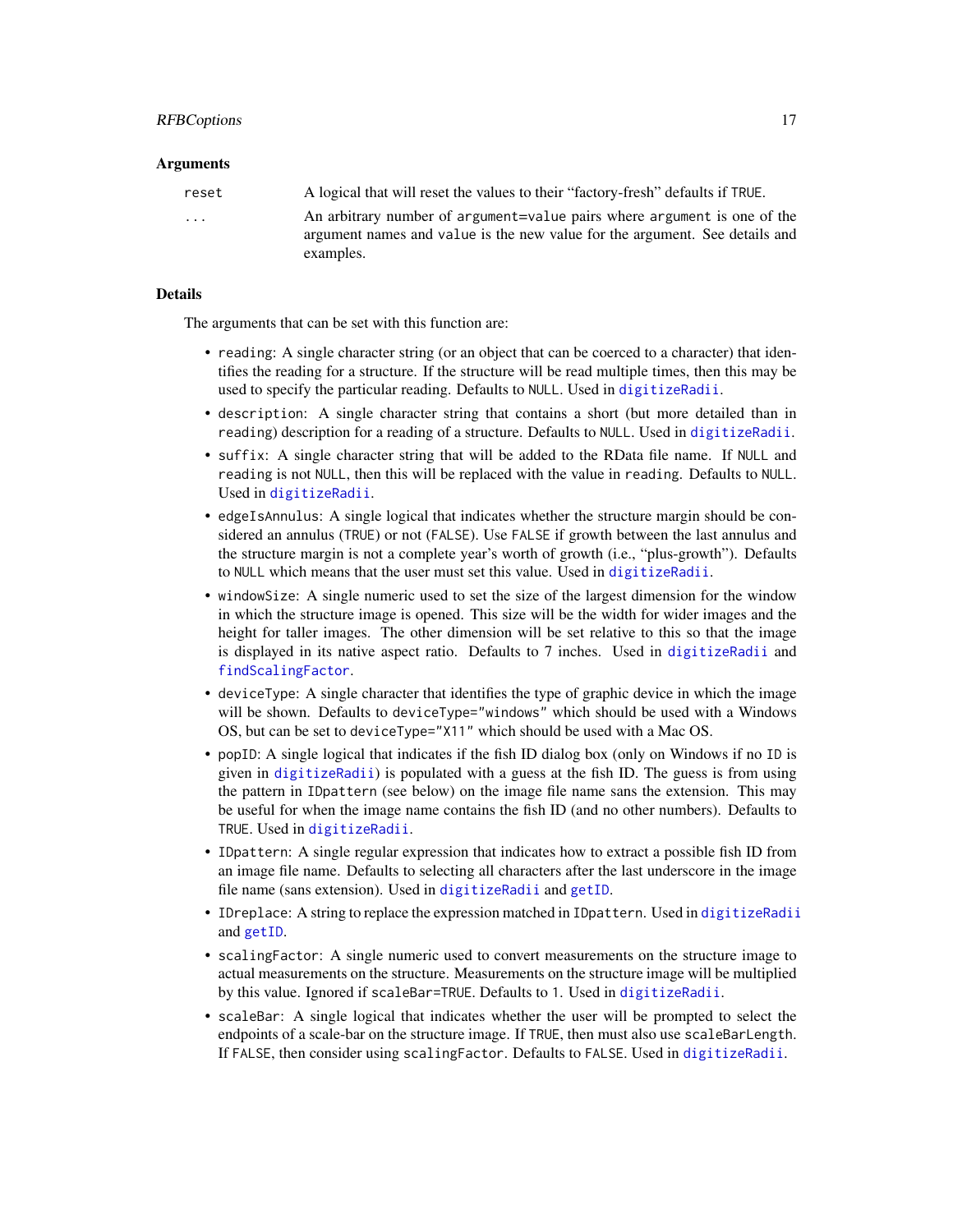- <span id="page-17-0"></span>• scaleBarLength: A single numeric that represents the actual length of the scale-bar. Ignored if scaleBar=FALSE. Defaults to NULL; thus, the user must enter a value if scaleBar=TRUE. Used in [digitizeRadii](#page-7-1).
- col.scaleBar: The color of the scale-bar line if scalebar=TRUE. Defaults to "yellow". Used in [digitizeRadii](#page-7-1), [showDigitizedImage](#page-19-1), and [findScalingFactor](#page-10-1).
- lwd.scaleBar: The line width of the scale-bar line if scalebar=TRUE. Defaults to 2. Used in [digitizeRadii](#page-7-1), [showDigitizedImage](#page-19-1), and [findScalingFactor](#page-10-1).
- makeTransect: A single logical that indicates whether a transect between the points selected at the structure center and margin should be made. Defaults to TRUE. Used in [digitizeRadii](#page-7-1).
- snap2Transect: A single logical that indicates whether the coordinates of the selected points that represent annuli should be moved to fall exactly on the transect from the structure center to margin. If TRUE then the points will be moved perpendicularly to the transect (and the original user-selected point will not be seen on the image). If FALSE then the points will be where the user selected them. Defaults to TRUE. Used in [digitizeRadii](#page-7-1).
- col.transect: The color of the transect line if makeTransect=TRUE in [digitizeRadii](#page-7-1). Defaults to "cyan".
- lwd.transect: The width of the transect line if makeTransect=TRUE in [digitizeRadii](#page-7-1). Defaults to 2.
- connect: A single logical that indicates whether the selected points should be connected with a line. Defaults to TRUE. Used in [showDigitizedImage](#page-19-1).
- col.connect: The color of the connecting line if connect=TRUE in [showDigitizedImage](#page-19-1). Defaults to "cyan".
- lwd.connect: The width of the connecting line if connect=TRUE in [showDigitizedImage](#page-19-1). Defaults to 2.
- pch.sel: The plotting character of points for selected annuli in [digitizeRadii](#page-7-1). Defaults to 20 (a small solid circle).
- col.sel: The color of points for selected annuli in [digitizeRadii](#page-7-1). Defaults to "yellow".
- cex.sel: The character expansion value of points for selected annuli in [digitizeRadii](#page-7-1). Defaults to 1.
- pch.del: The plotting character of points for DEselected annuli in [digitizeRadii](#page-7-1). Defaults to 13 (a circle with an X in it).
- col.del: The color of points for DEselected annuli in [digitizeRadii](#page-7-1). Defaults to "red".
- pch.show: The plotting character for points shown in [showDigitizedImage](#page-19-1). Defaults to 19 (a solid circle).
- col.show: The color of points shown in [showDigitizedImage](#page-19-1). Defaults to "yellow".
- cex.show: The character expansion value of points shown in [showDigitizedImage](#page-19-1). Defaults to 1.
- showInfo: A single logical that indicates whether the ID information should be shown on the image in [digitizeRadii](#page-7-1). Defaults to TRUE.
- pos.info: A single character that indicates where the ID information should be placed when showInfo=TRUE. See [legend](#page-0-0) for position choices. Defaults to "topleft". Used in [digitizeRadii](#page-7-1).
- cex.info: The character expansion for the ID information when showInfo=TRUE. Defaults to 1.2 Used in [digitizeRadii](#page-7-1).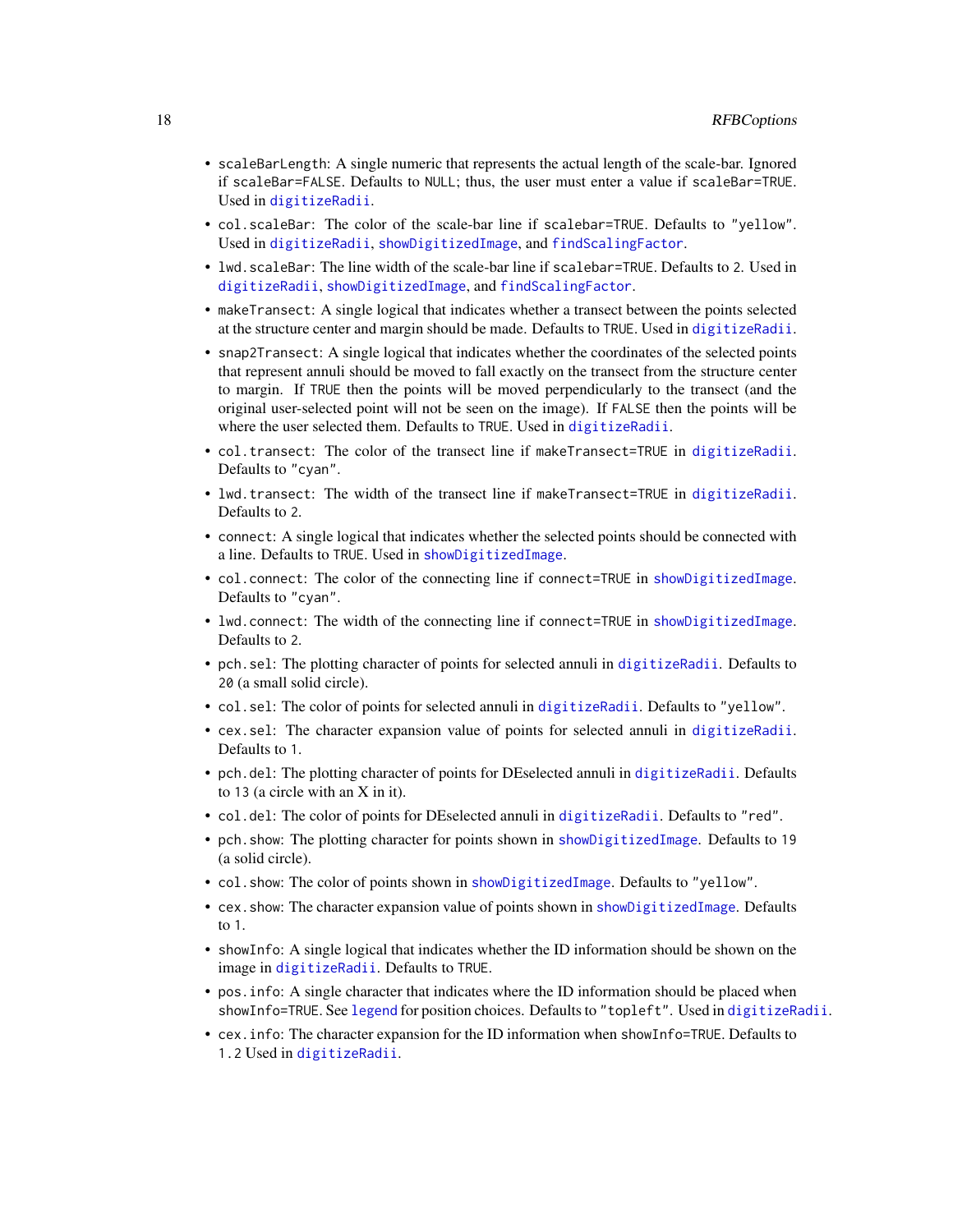#### <span id="page-18-0"></span>RFBCoptions 19

- col.info: The color for the ID information when showInfo=TRUE. Defaults to "yellow". Used in [digitizeRadii](#page-7-1).
- showAnnuliLabels: A single logical that indicates whether annulus labels should be shown on the image from [showDigitizedImage](#page-19-1). Defaults to TRUE, but is ignored if more than one set of annuli will be plotted.
- annuliLabels: A numeric vector that indicates the numbers for which annuli should be labeled when showAnnuliLabels=TRUE. Defaults to NULL which indicates that all annuli should be labeled. Used in [showDigitizedImage](#page-19-1).
- col.ann: The color of the annuli number text when showAnnuliLabels=TRUE in [showDigitizedImage](#page-19-1). Defaults to "yellow".
- cex.ann: The character expansion value of the annuli number text when showAnnuliLabels=TRUE in [showDigitizedImage](#page-19-1). Defaults to 1.2.

The user will likely only use this function to change arguments at the start of a script, so that those values will be used throughout the analyses in the script. If the values for the arguments need to be changed in any instance of [digitizeRadii](#page-7-1) or [showDigitizedImage](#page-19-1), then it is more efficient to change the argument within the call to those functions.

The argument values can be reset to the original defaults by using reset=TRUE. See examples.

#### Value

None, but the list in RFBCoptions will be modified.

#### Author(s)

Derek H. Ogle, <derek@derekogle.com>

#### See Also

[digitizeRadii](#page-7-1) and [showDigitizedImage](#page-19-1)

#### Examples

```
## Show all options
RFBCoptions()
```

```
## Show how to see and set one option
RFBCoptions()$makeTransect
RFBCoptions(makeTransect=FALSE)
RFBCoptions()$makeTransect
RFBCoptions(reset=TRUE)
RFBCoptions()$makeTransect
```

```
## Multiple options can also be set at once
RFBCoptions(pch.show=3,col.show="blue",cex.show=3)
```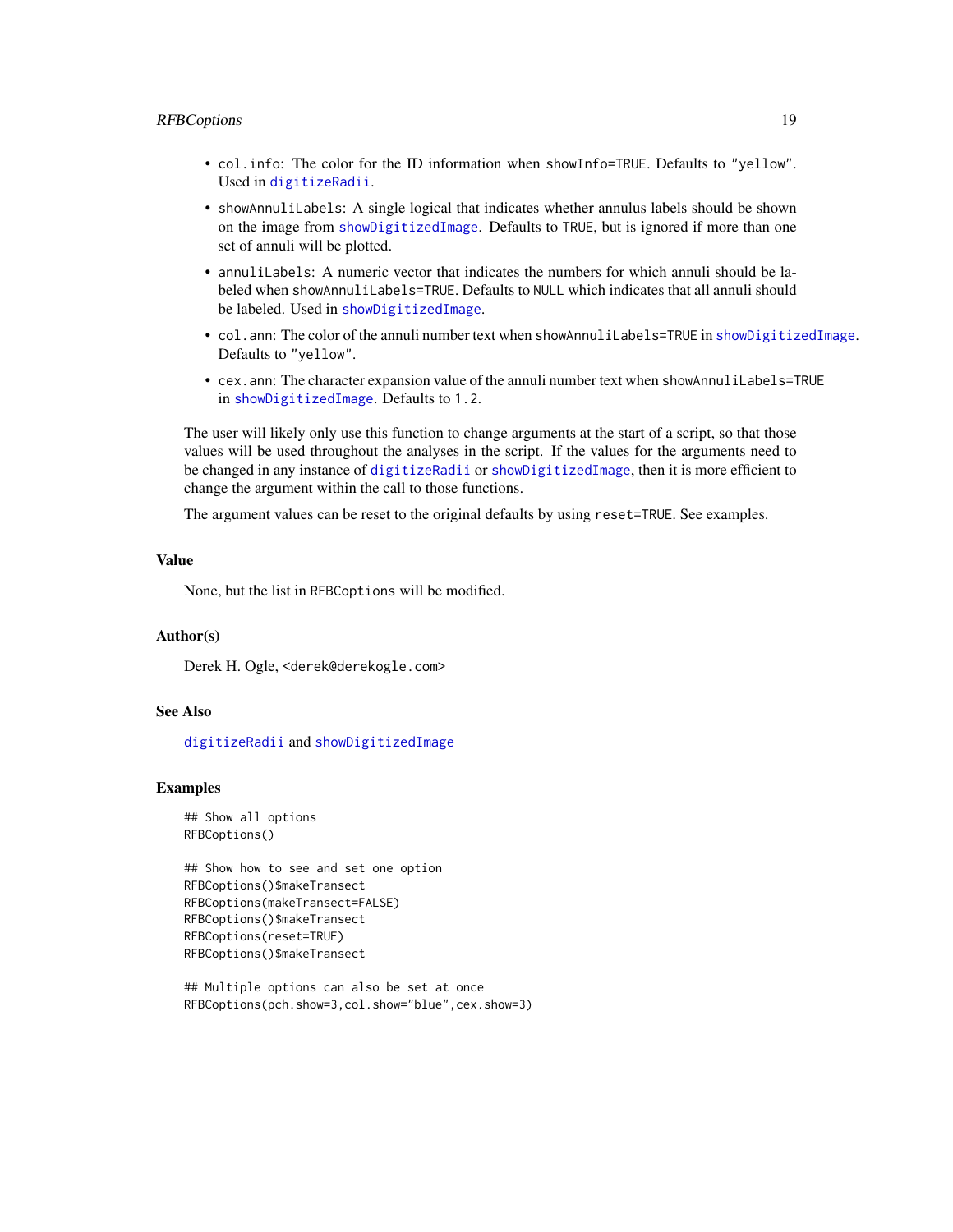<span id="page-19-0"></span>RFishBC *RFishBC.*

#### Description

The RFishBC package helps fisheries scientists collect growth data from calcified structures and back-calculate estimated lengths at previous ages. The package is intended to replace much of the functionality provided by the now out-date fishBC software. See the package webpage at [http://derekogle.com/RFishBC].

<span id="page-19-1"></span>showDigitizedImage *Show points selected on a structure image and saved in an R data file*

# Description

Show points selected on a structure image to represent annuli that were saved to an R data file using [digitizeRadii](#page-7-1). This allows the user to reexaminine the selected points or overlay selected points from multiple readings of the structure.

# Usage

```
showDigitizedImage(nms, deviceType, pch.show, col.show, cex.show, connect,
  col.connect, lwd.connect, col.scaleBar, lwd.scaleBar, showAnnuliLabels,
  annuliLabels, col.ann, cex.ann)
```
#### Arguments

nms A string (or vector of strings) that indicates the R data file(s) created with [digitizeRadii](#page-7-1). If missing the user will be provided a dialog box from which to choose the file(s). The file(s) must be in the current working directory (see [getwd](#page-0-0) result). May also be a single RFishBC object created with [digitizeRadii](#page-7-1).

| deviceType       | See details in RFBCoptions. |
|------------------|-----------------------------|
| pch.show         | See details in RFBCoptions. |
| col.show         | See details in RFBCoptions. |
| cex.show         | See details in RFBCoptions. |
| connect          | See details in RFBCoptions. |
| col.connect      | See details in RFBCoptions. |
| lwd.connect      | See details in RFBCoptions. |
| col.scaleBar     | See details in RFBCoptions. |
| lwd.scaleBar     | See details in RFBCoptions. |
| showAnnuliLabels |                             |
|                  | See details in RFBCoptions. |
| annuliLabels     | See details in RFBCoptions. |
| col.ann          | See details in RFBCoptions. |
| cex.ann          | See details in RFBCoptions. |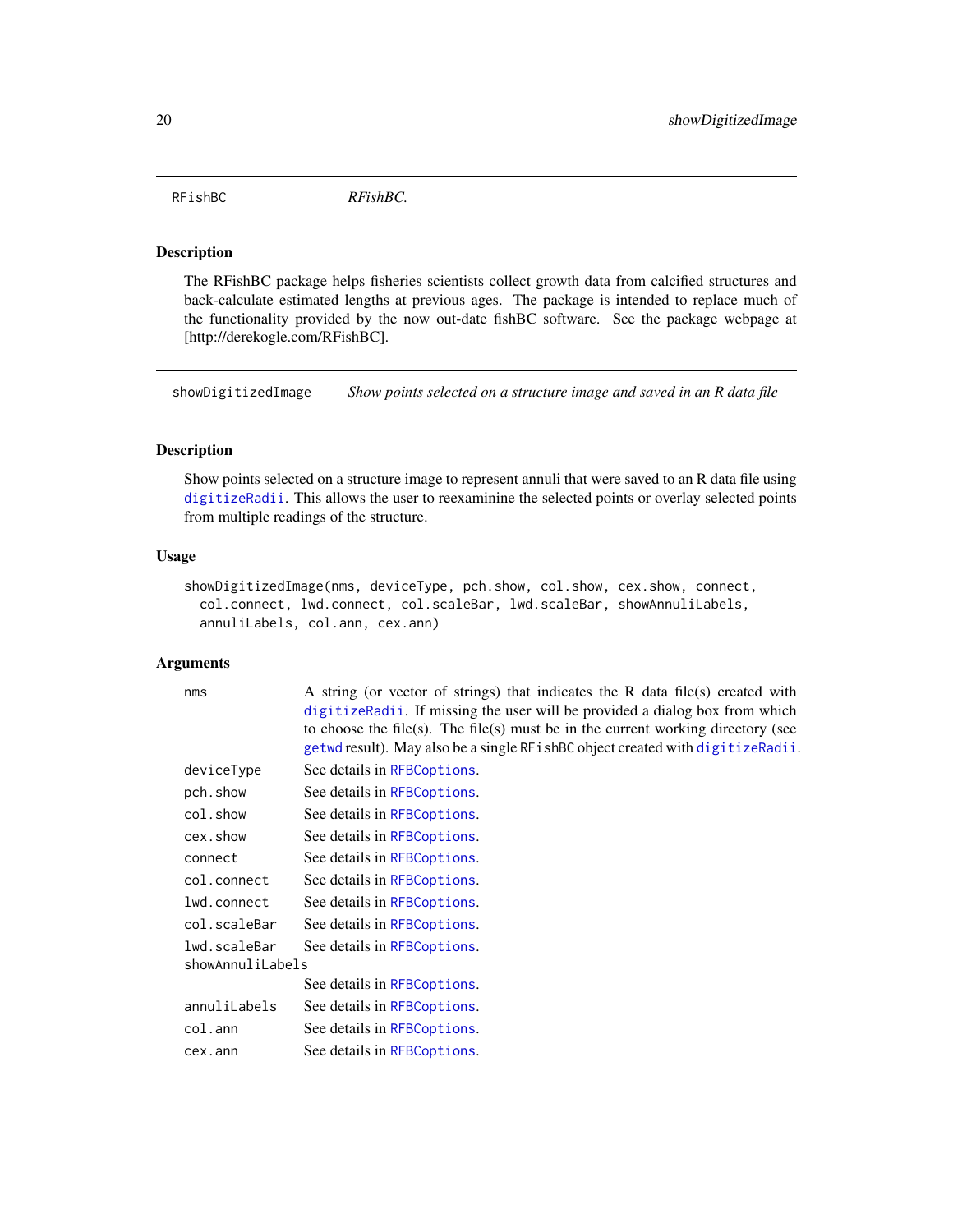#### <span id="page-20-0"></span>SMBassWB1 21

# Details

This function requires interaction from the user. A detailed description of its use is in [this vignette](http://derekogle.com/RFishBC/articles/MeasureRadii/seeRadiiData.html) on the [RFishBC website.](http://derekogle.com/RFishBC/index.html)

# Value

None, but an image is plotted with, at least, the selected points.

#### Author(s)

Derek H. Ogle, <derek@derekogle.com>

# See Also

[digitizeRadii](#page-7-1) and [RFBCoptions](#page-15-1).

#### Examples

## None because this requires interaction from the user. ## See the link to the extensive documentation in the Details.

<span id="page-20-1"></span>SMBassWB1 *Fish-specific data for West Bearskin Lake Smallmouth Bass.*

# Description

Fish-specific data for West Bearskin Lake Smallmouth Bass.

# Usage

SMBassWB1

# Format

A data frame with 445 rows and 10 variables:

id An identification number unique to each fish.

species Fish species (all are "SMB").

lake Lake (all are "WB").

gear Capture gear (E=electrofishing, T=trapnet).

yearcap Year of capture.

lencap Total length-at-capture (mm)

# Source

Originally from [SMBassWB](#page-0-0) in FSA. Rearranged to demonstrate functions in this package.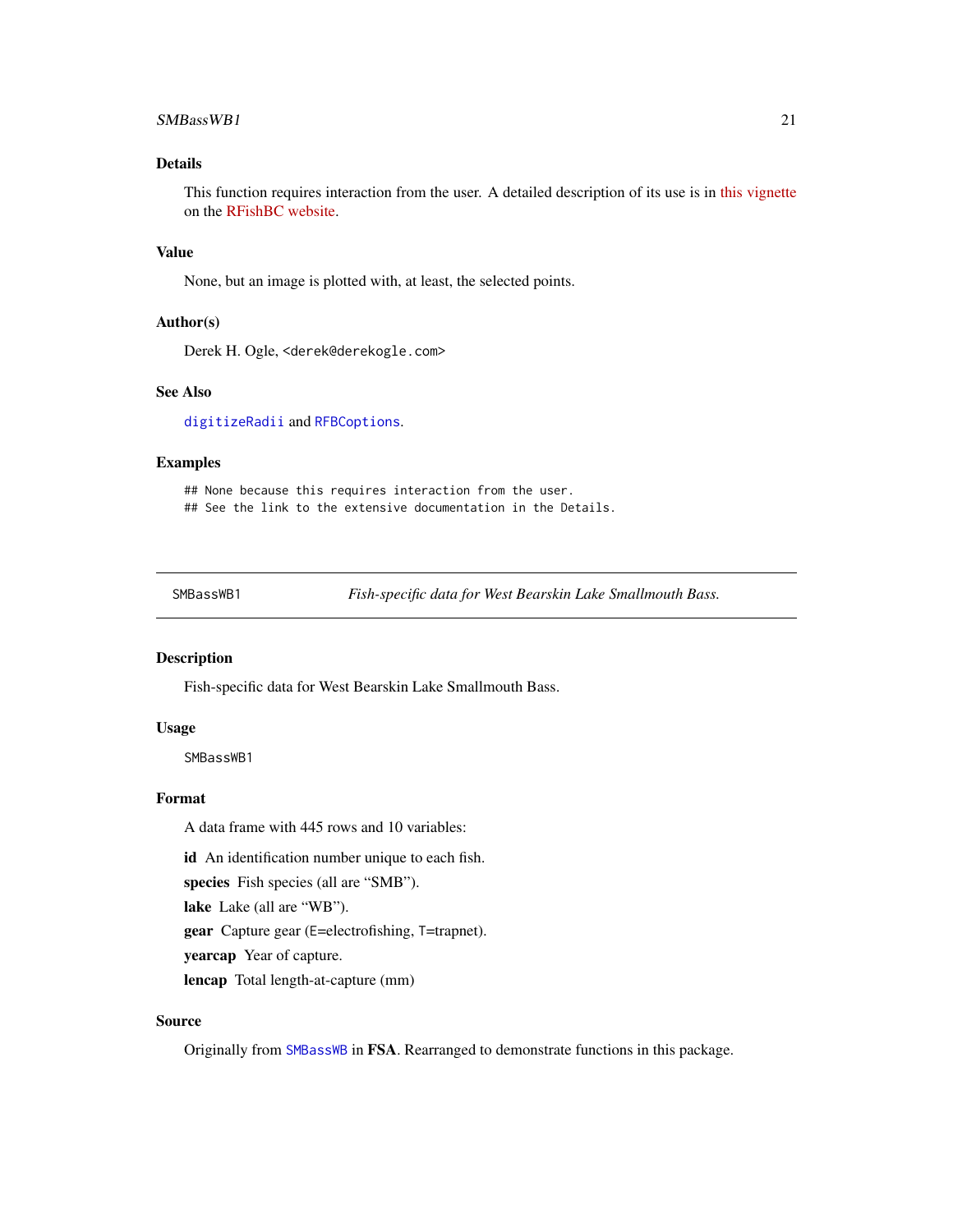# <span id="page-21-0"></span>See Also

[SMBassWB2](#page-21-1)

<span id="page-21-1"></span>SMBassWB2 *Radial measurements for for West Bearskin Lake Smallmouth Bass.*

# Description

Radial measurement data for West Bearskin Lake Smallmouth Bass. Data are in "wide" or onefish-per-line (with radial measurements in separate variables) format.

# Usage

SMBassWB2

# Format

A data frame with 181 rows and 13 variables:

id An identification number unique to each fish.

reading A reading specific identifier (all are "DHO").

agecap Age-at-capture.

radcap Total structure radius at capture (magnified mm).

rad1 Structure radius to annulus 1.

rad2 Structure radius to annulus 2.

rad3 Structure radius to annulus 3.

rad4 Structure radius to annulus 4.

rad5 Structure radius to annulus 5.

rad6 Structure radius to annulus 6.

rad7 Structure radius to annulus 7.

rad8 Structure radius to annulus 8.

rad9 Structure radius to annulus 9.

### Source

Originally from [SMBassWB](#page-0-0) in FSA. Rearranged to demonstrate functions in this package.

# See Also

[SMBassWB1](#page-20-1)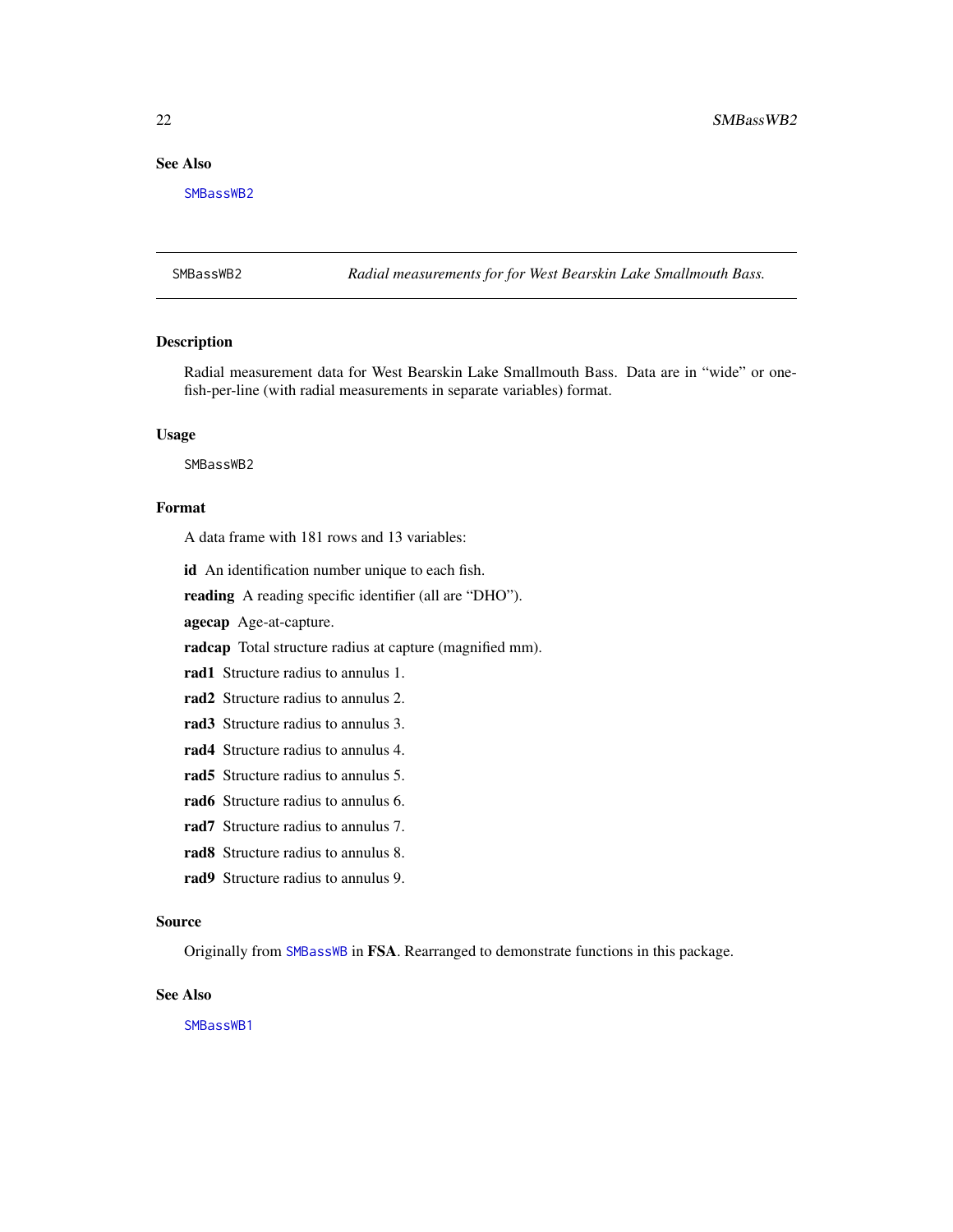<span id="page-22-1"></span><span id="page-22-0"></span>

# Description

Standard intercepts (in mm) for Fraser-Lee model for all species for which the standard has been defined.

#### Usage

StdIntLit

# Format

A data frame with 1 rows and 3 variables:

species Fish species.

a Standard intercept value (in mm).

source Source of the standard.

# References

Beck, H.D., D.W. Willis, and J.M. Francis. 1997. A proposed standard intercept for the White Bass body length-scale relationship. North American Journal of Fisheries Management 32:239-248.

Carlander, K.D. 1982. Standard intercepts for calculating lengths from scale measurements for some centrarchid and percid fishes. Transactions of the American Fisheries Society 111:333-336.

#### See Also

[aStandard](#page-2-1)